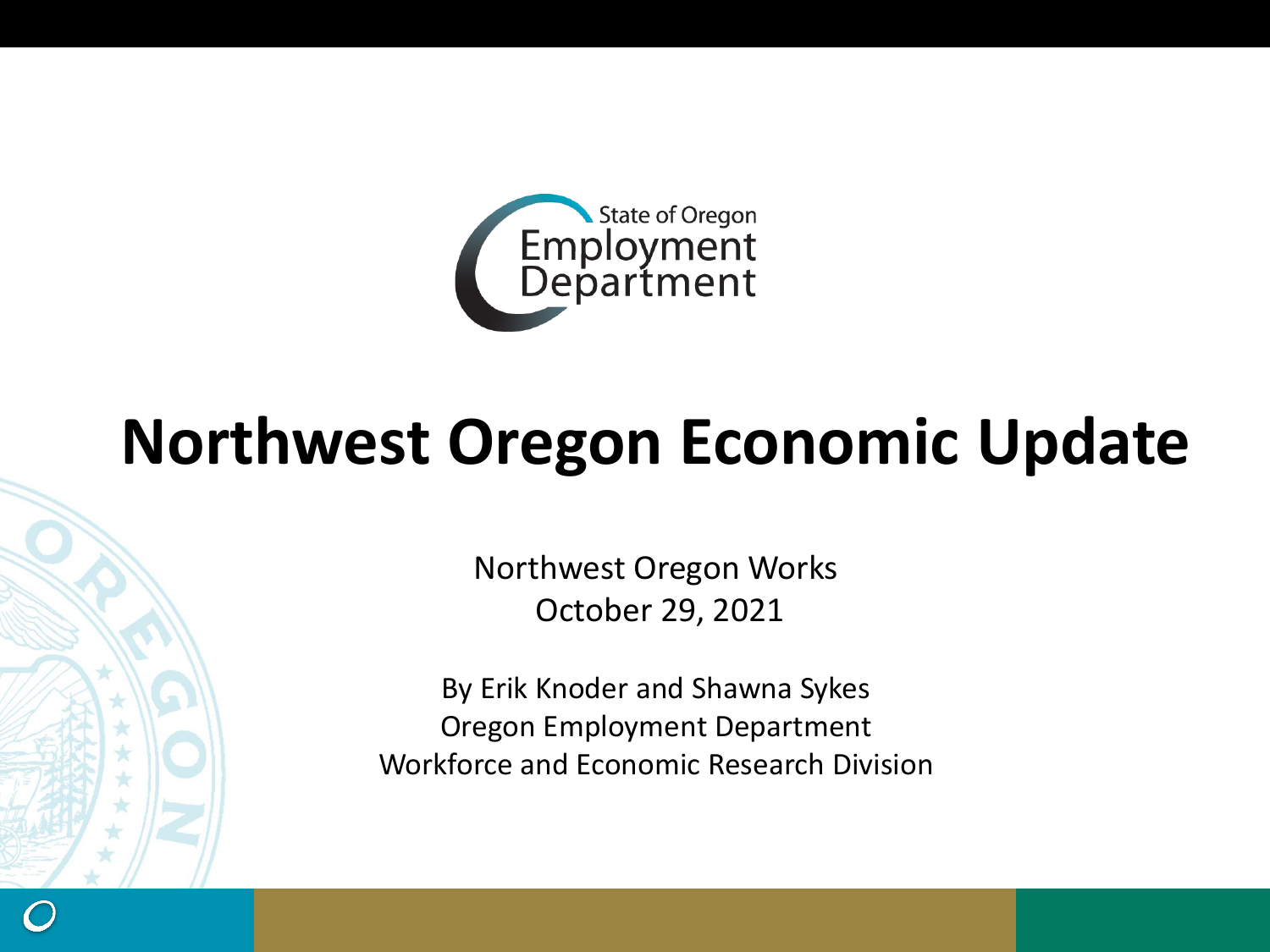# State and Region

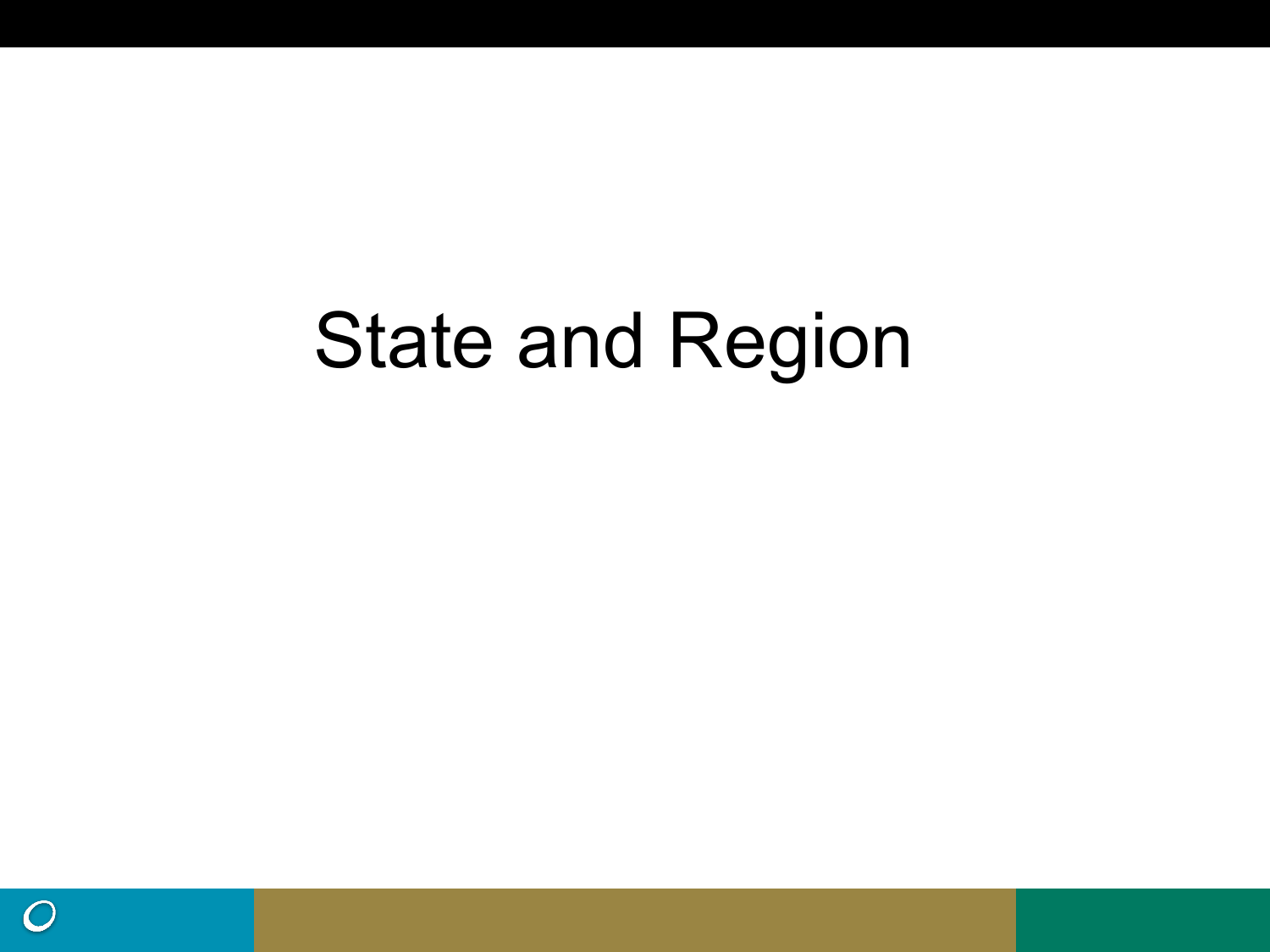## Statewide, we've had job gains in 15 of the past 17 months (since May 2020)



*Source: Oregon Employment Department, Current Employment Statistics*

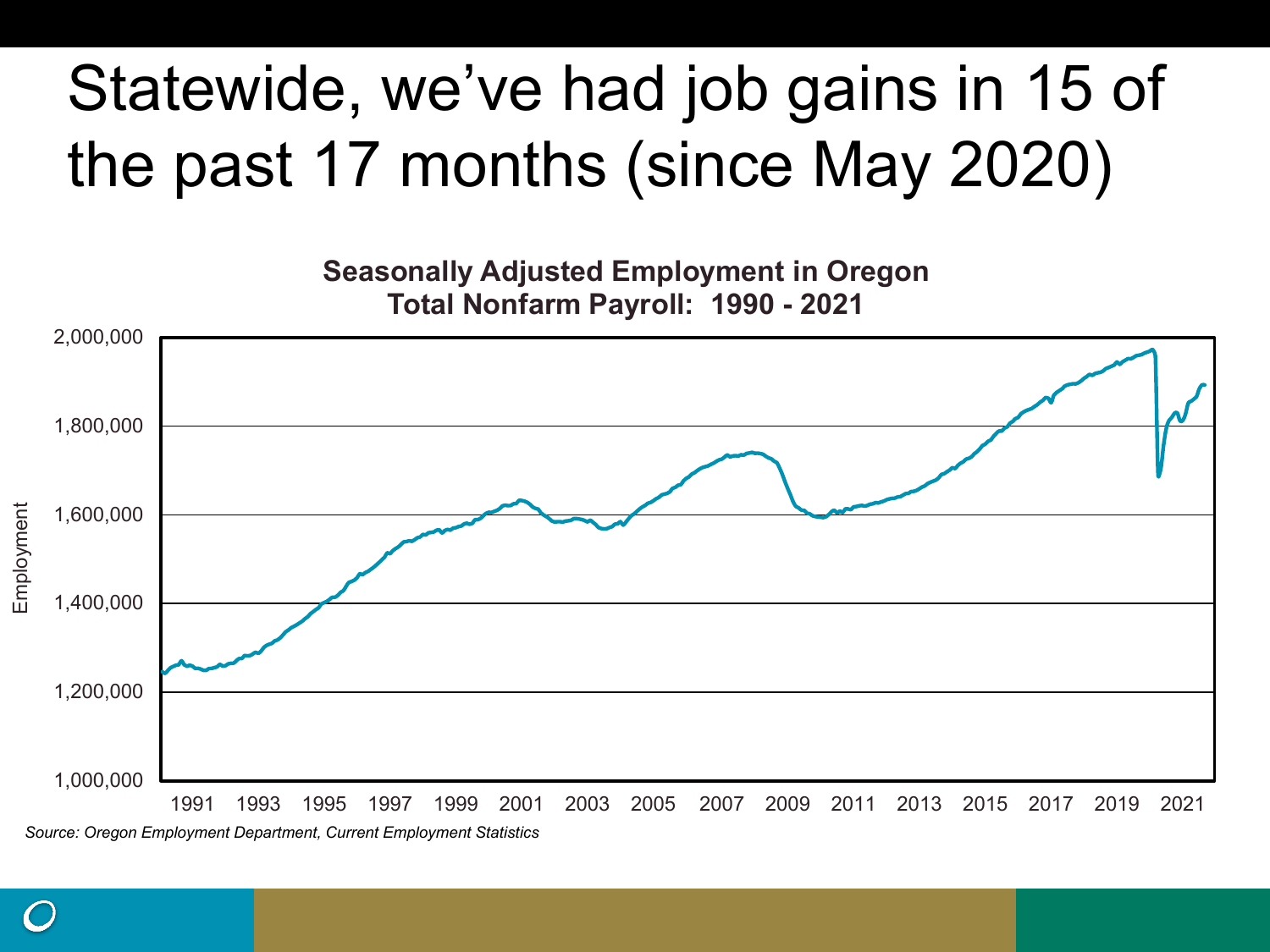Transportation, warehousing and utilities, Professional and business services have surpassed pre-COVID levels; All other industries still recovering for Oregon statewide



**Job Change**

*Source: Oregon Employment Department*

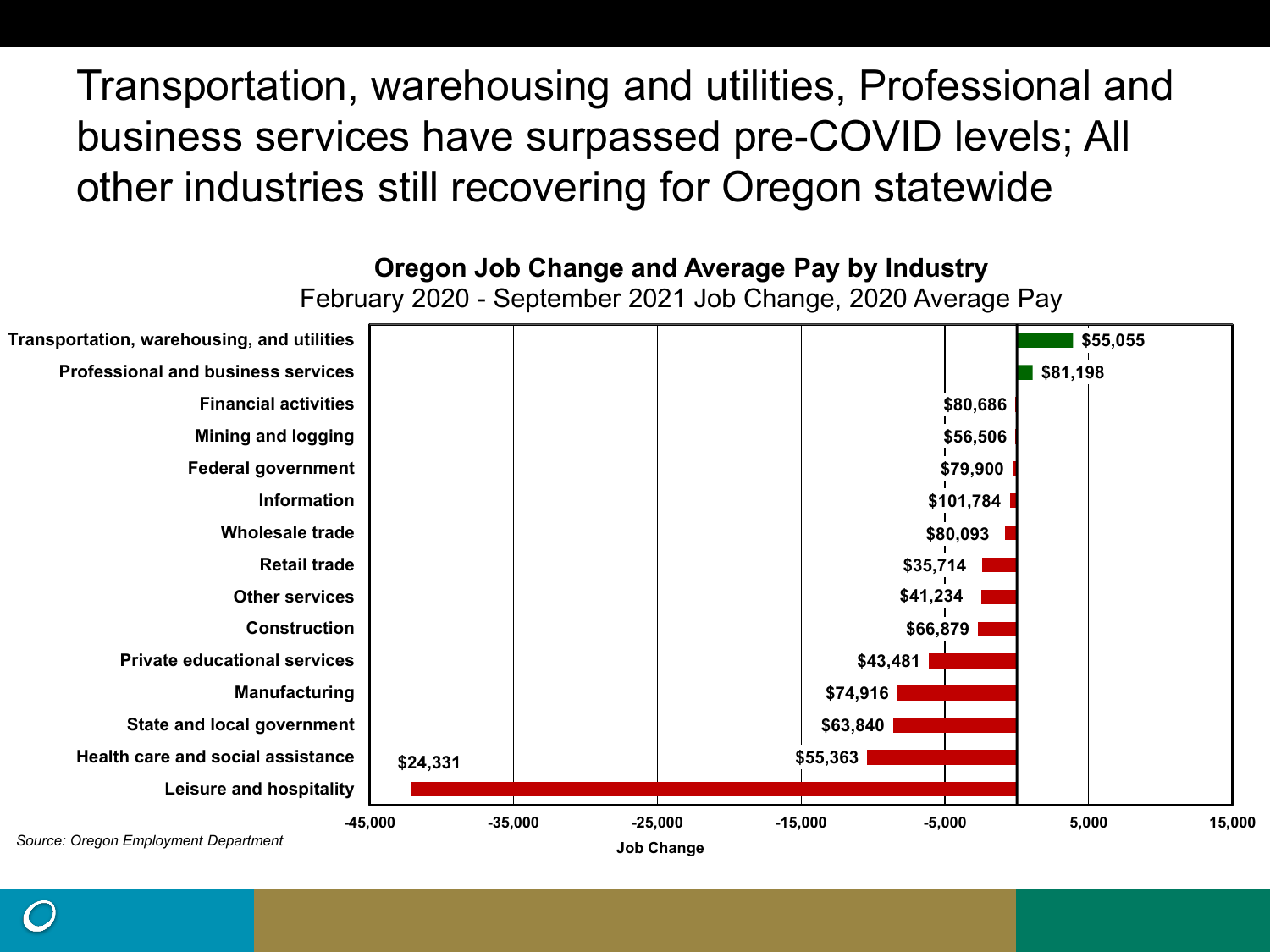### **Leisure and Hospitality Employers' Challenges**



for longer time to reduce community spread **Oregon's COVID-Impacted Accommodation & Food Services Workers One Year Later**

> Wages still lower than other industries they lose workers to already.

Stricter COVID-19 prevention

*Leisure and hospitality raised wages by \$2 per hour (14%) over the year*

*Still less than retail or transportation and warehousing – and lost 37,000 workers to those industries in 2020*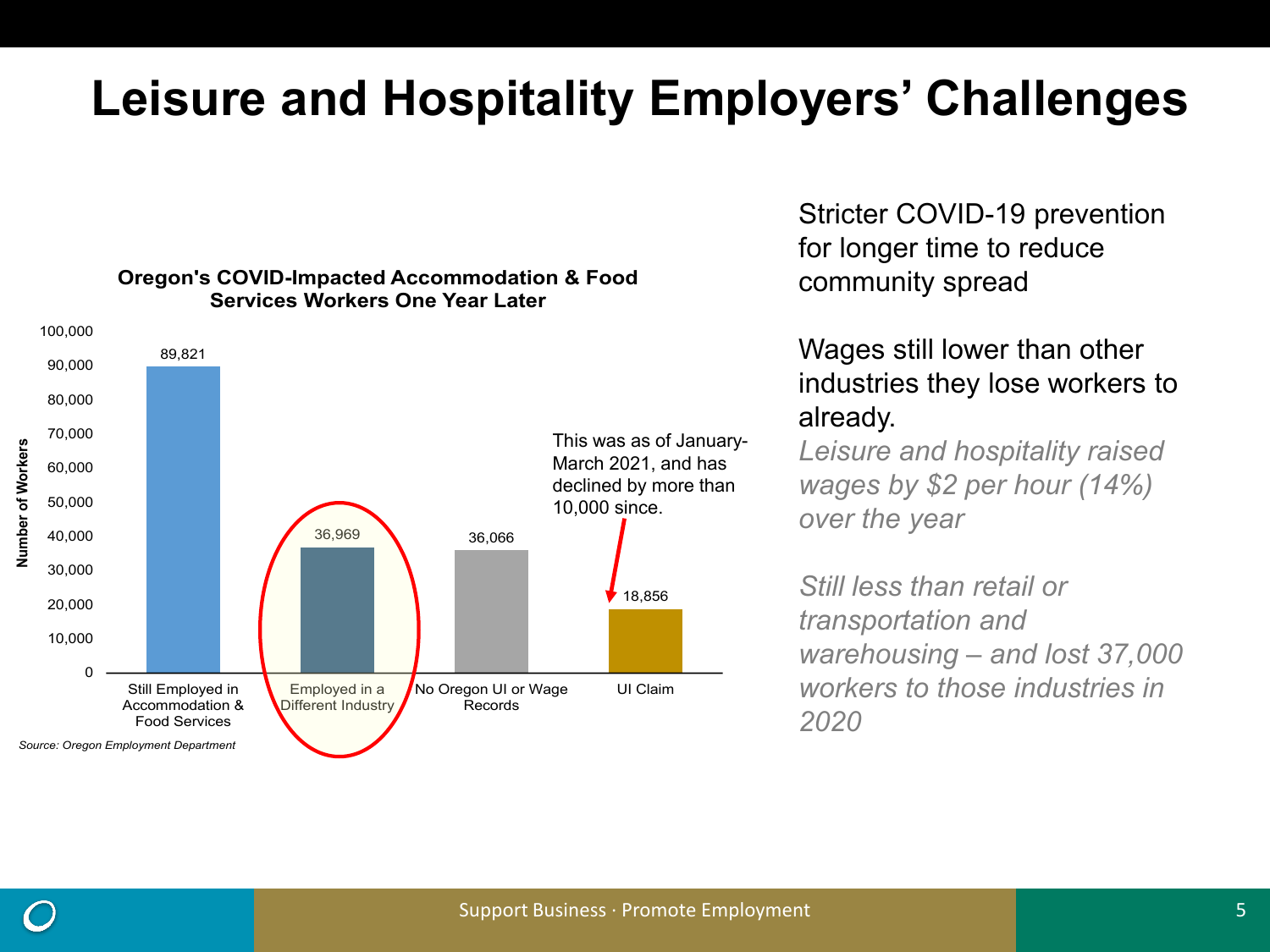## Count of job leavers has risen recently among unemployed



**Oregon Unemployment by Reason [Trend]**

*Source: Oregon Employment Department, Current Population Survey*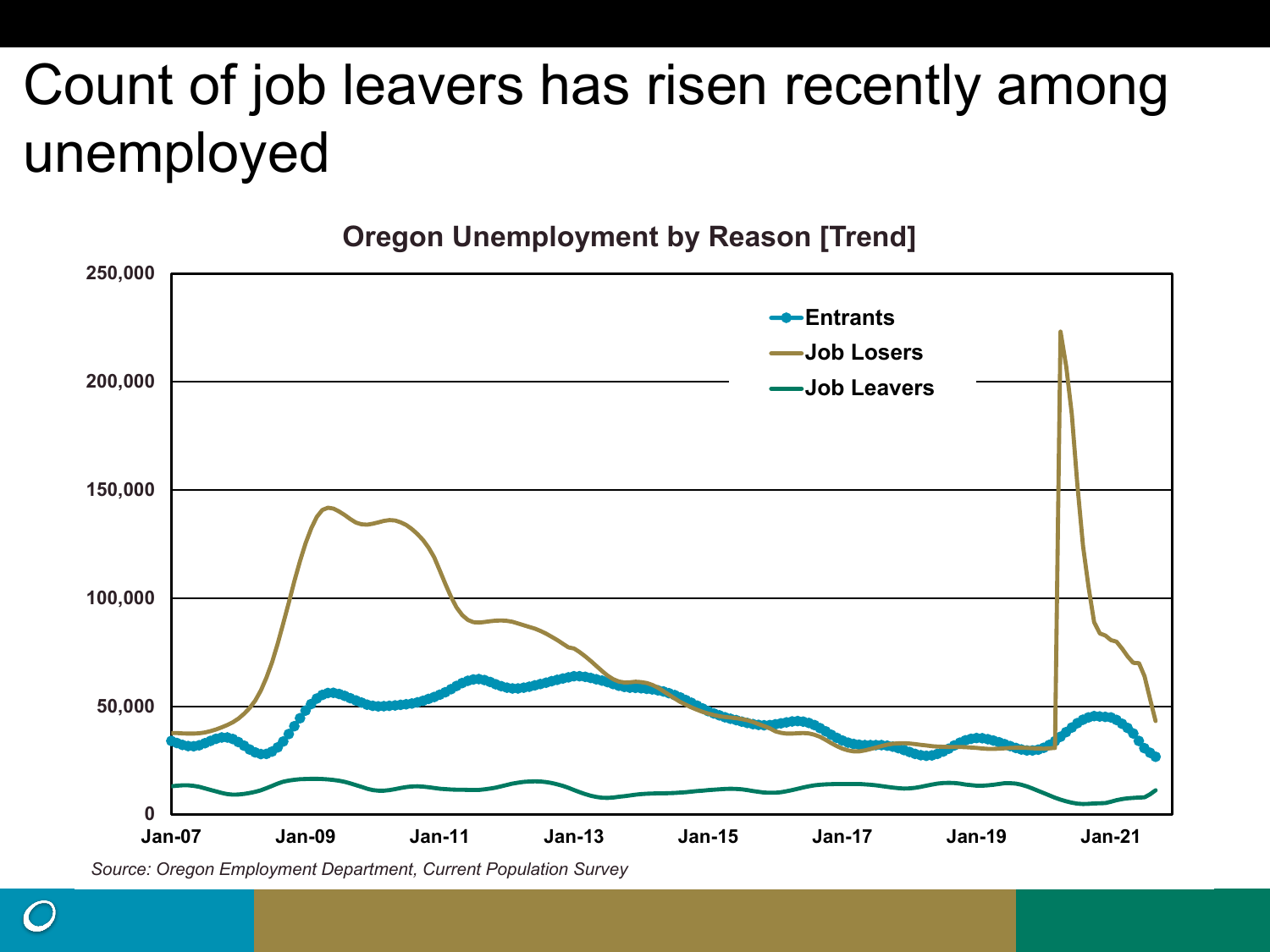### **Struggling Beyond September: Retirements**



Reasons People Ages 16+ Are Not in Oregon's Labor Force

Source: Oregon Employment Department, Local Area Unemployment Statistics

The number of people who were not in Oregon's labor force due to retirement grew by 21% between 2016 and 2019.

After a pandemic pause, this number is expected to rise again.

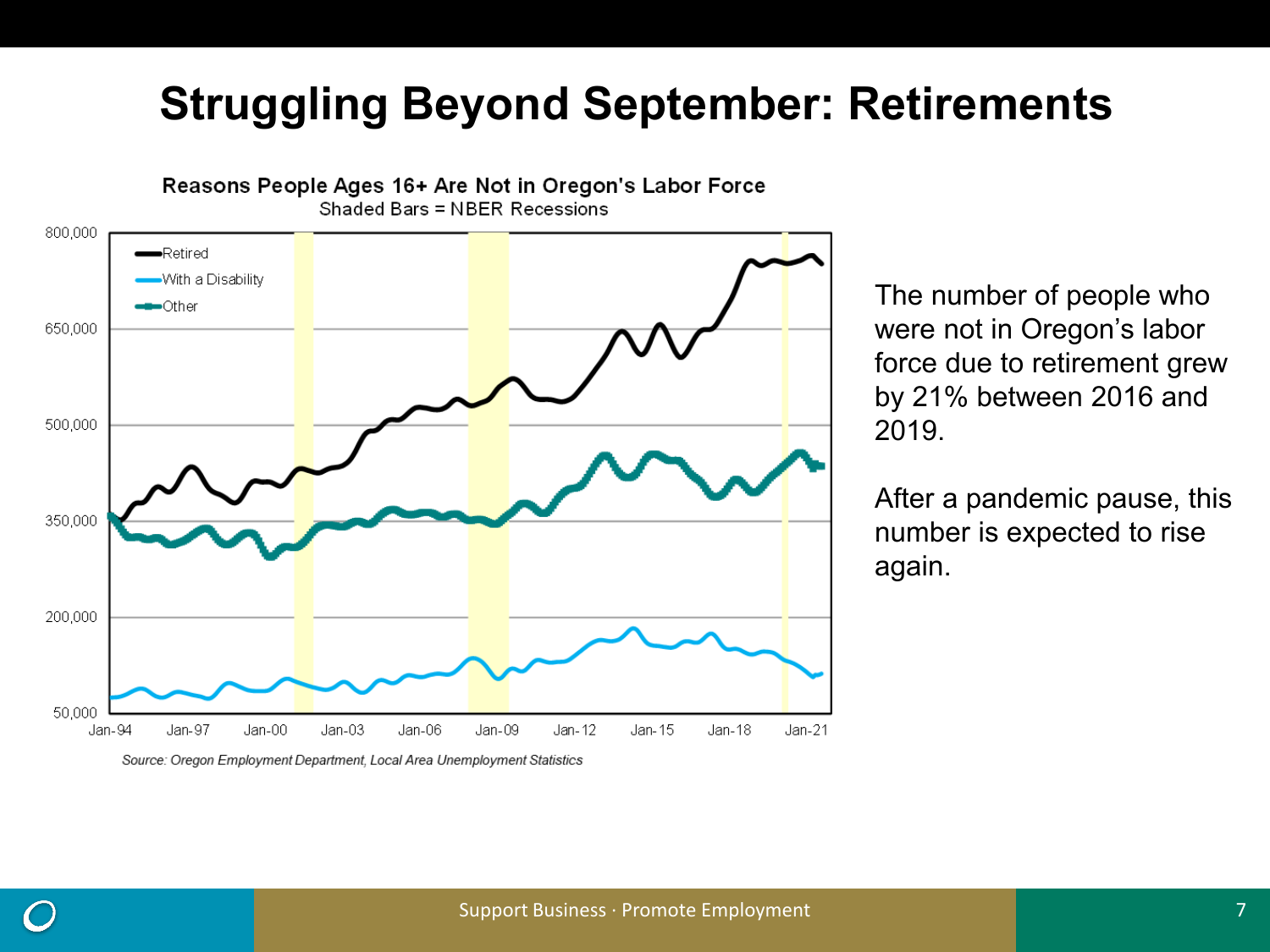# COVID hit the Northwest area hard and it's taking longer to recover job losses

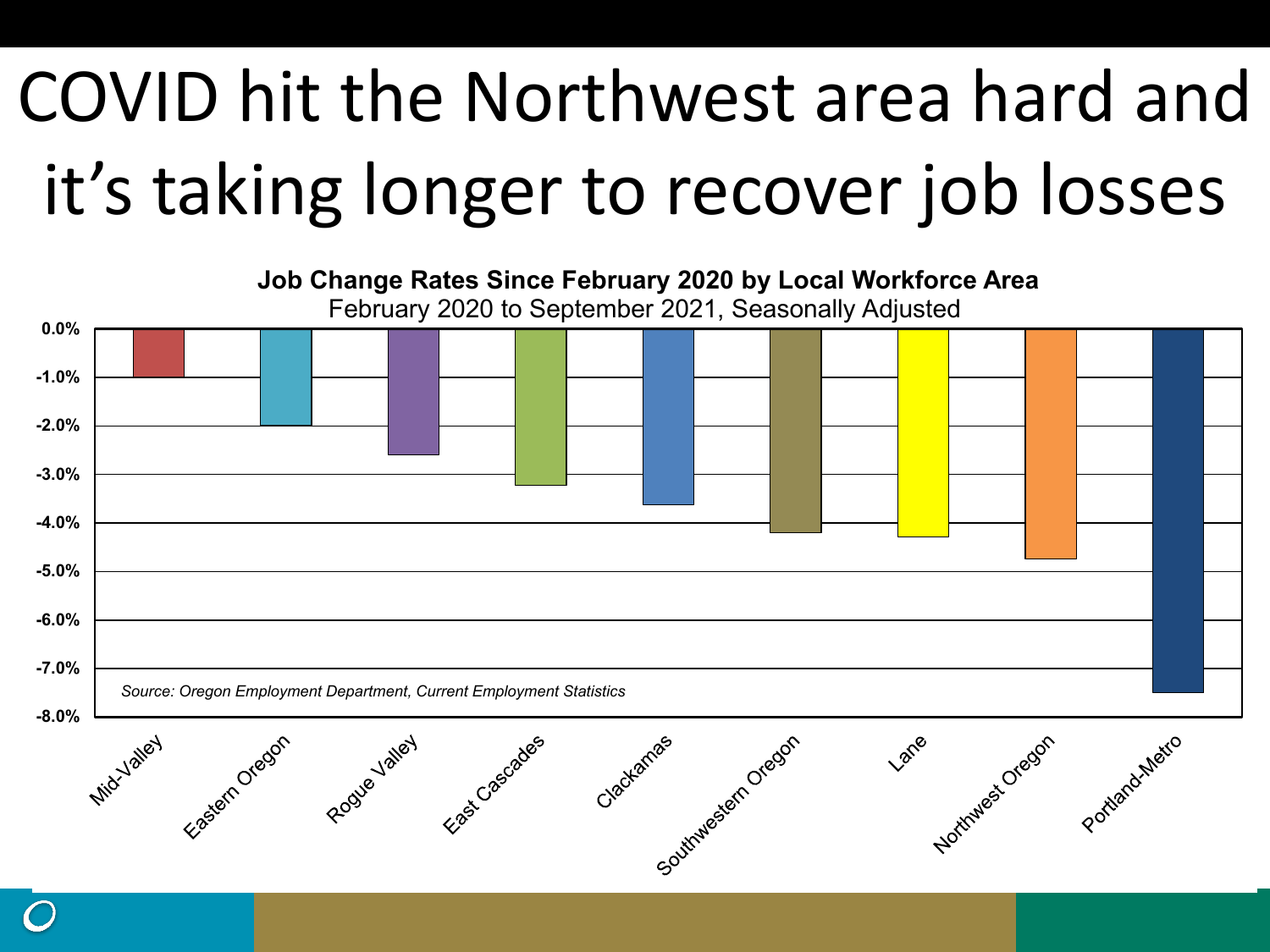## Northwest Oregon has recovered about 75% of payroll jobs lost. Remaining loss is 4,900 jobs.

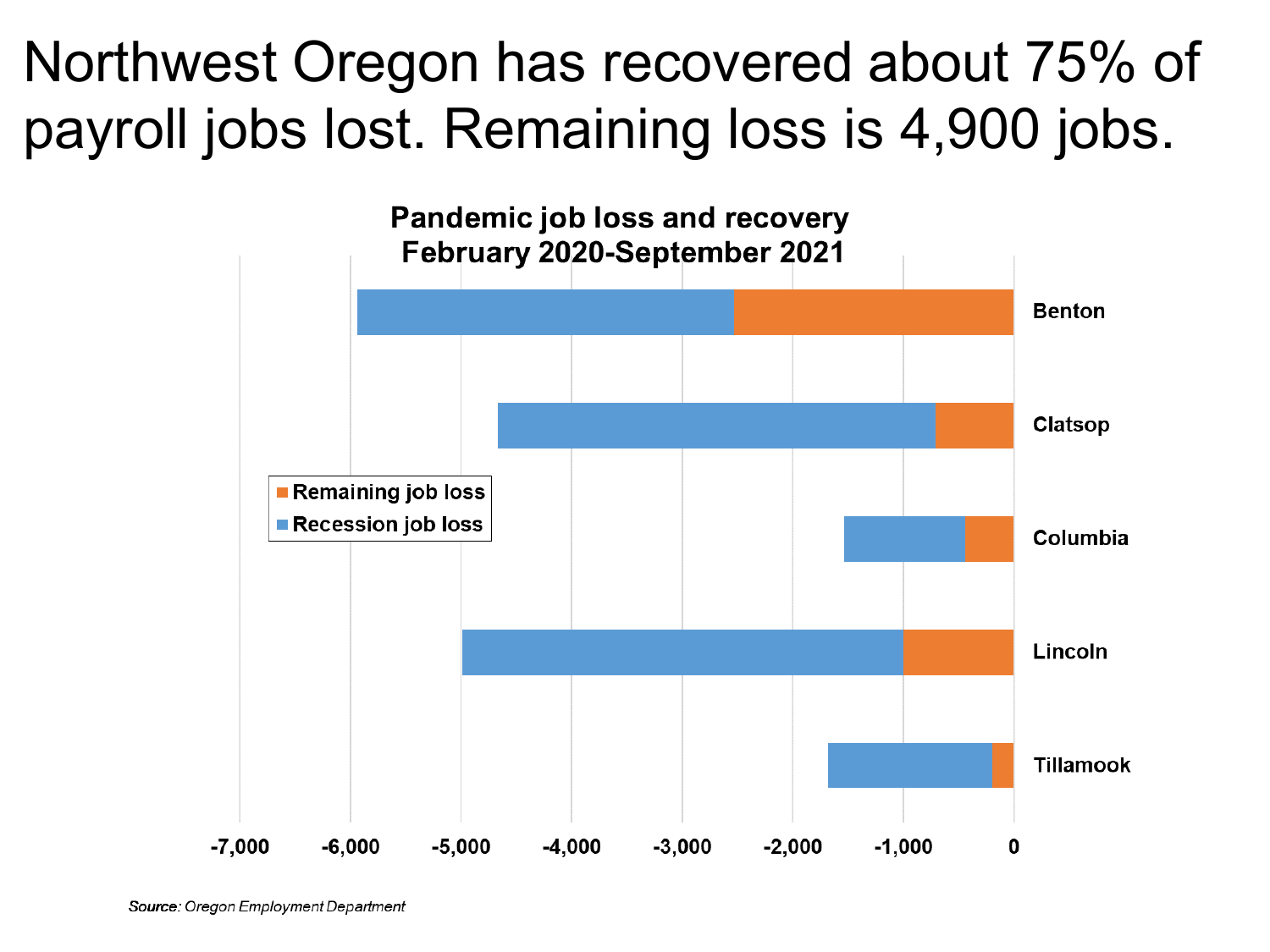Lincoln has the second-highest unemployment rate (6.6%) in the state. Benton had the second lowest (3.6%).

**Local Area Unemployment Statistics** 

(Unemployment Rate)





Source: Oregon Employment Department Qualityinfo.org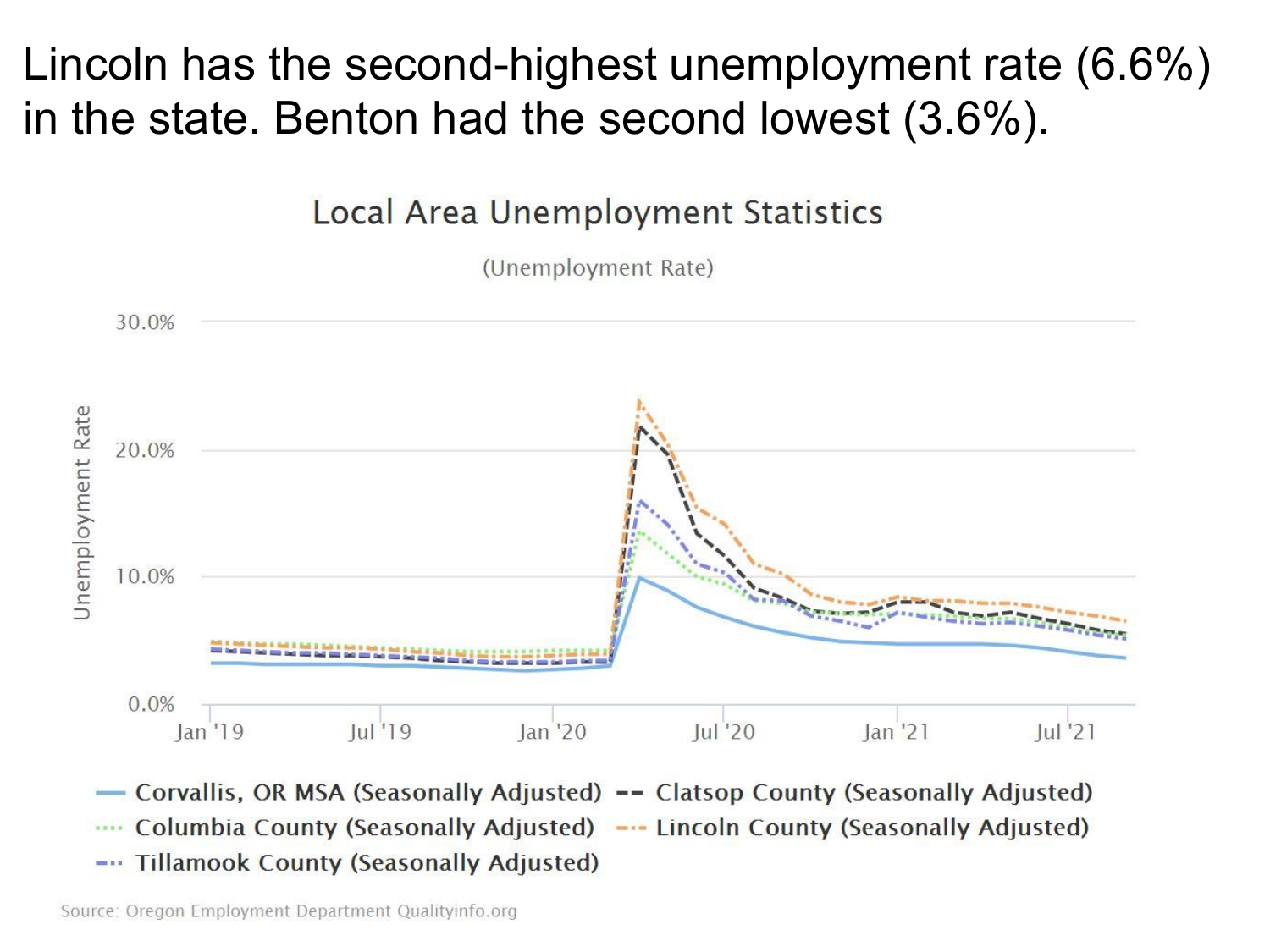## Four counties within 75 of 2019 employment. Tillamook employment is up 225.



Source: Oregon Employment Department Qualityinfo.org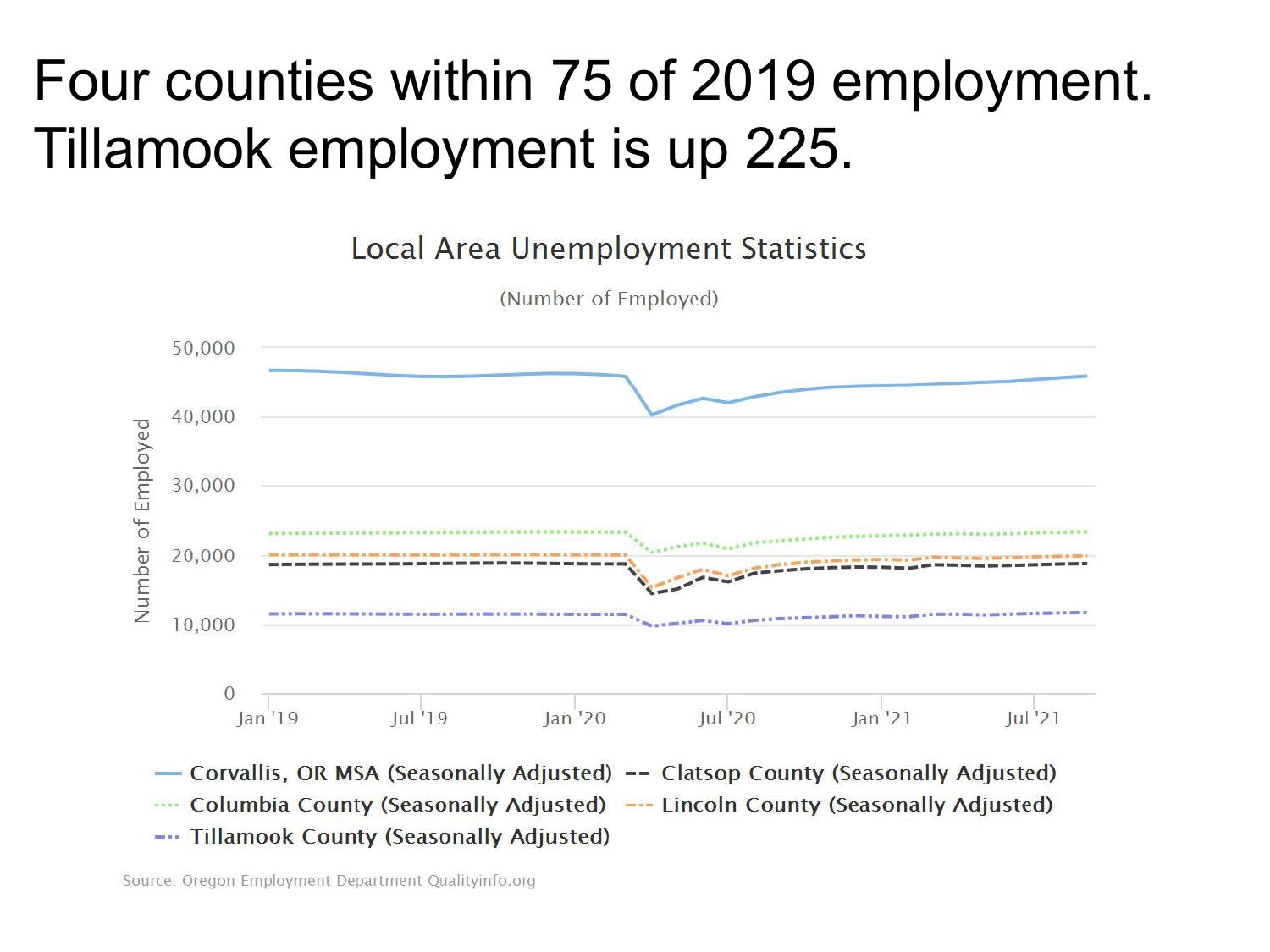# Highlights of the Summer 2021 Oregon Job Vacancy Survey

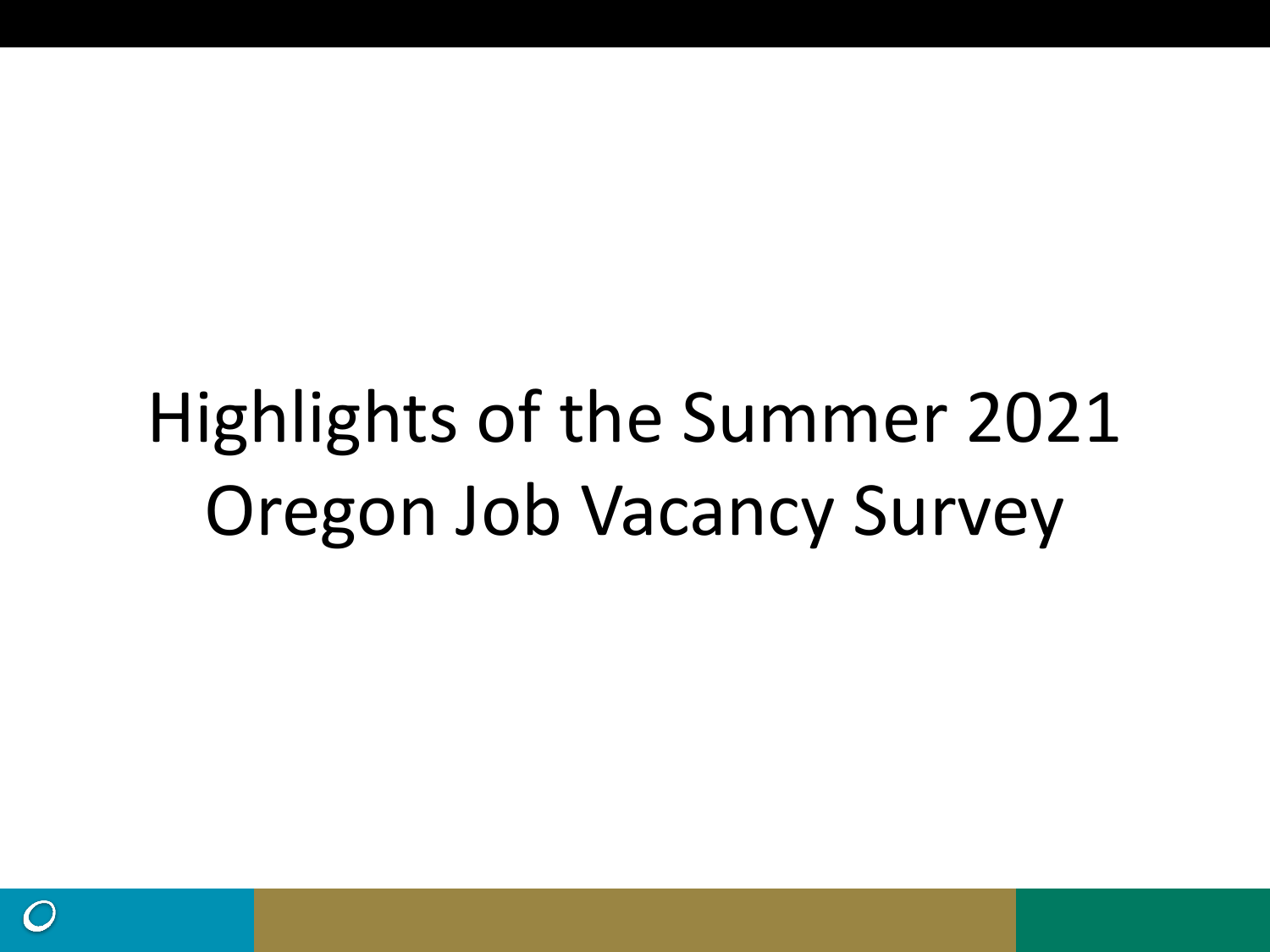## **Oregon businesses reported 107,000 vacancies in summer 2021.**

#### **Oregon Job Vacancies, Summer 2021**

| <b>Vacancies</b>                                                 | 106,951    |
|------------------------------------------------------------------|------------|
| <b>Average Hourly Wage</b>                                       | \$19.99    |
| <b>Full-time Positions</b>                                       | 77%        |
| <b>Permanent Positions</b>                                       | 93%        |
| <b>Requiring Education Beyond</b><br><b>High School</b>          | 27%        |
| <b>Requiring Previous Experience</b><br><b>Difficult to Fill</b> | 52%<br>78% |

*Source: Oregon Employment Department*

Vacancies increased 9% from the spring and increased 131% from summer 2020. Employers reported difficulty filling 78% of summer 2021 vacancies.

The average starting wage among this group of vacancies was around \$19.99 per hour, up 4% from the \$19.18 average last summer. This is a slight inflation-adjusted decrease, however.

Characteristics of Oregon job vacancies were consistent with prior quarters. A typical job vacancy tends to be for a full-time, permanent position.

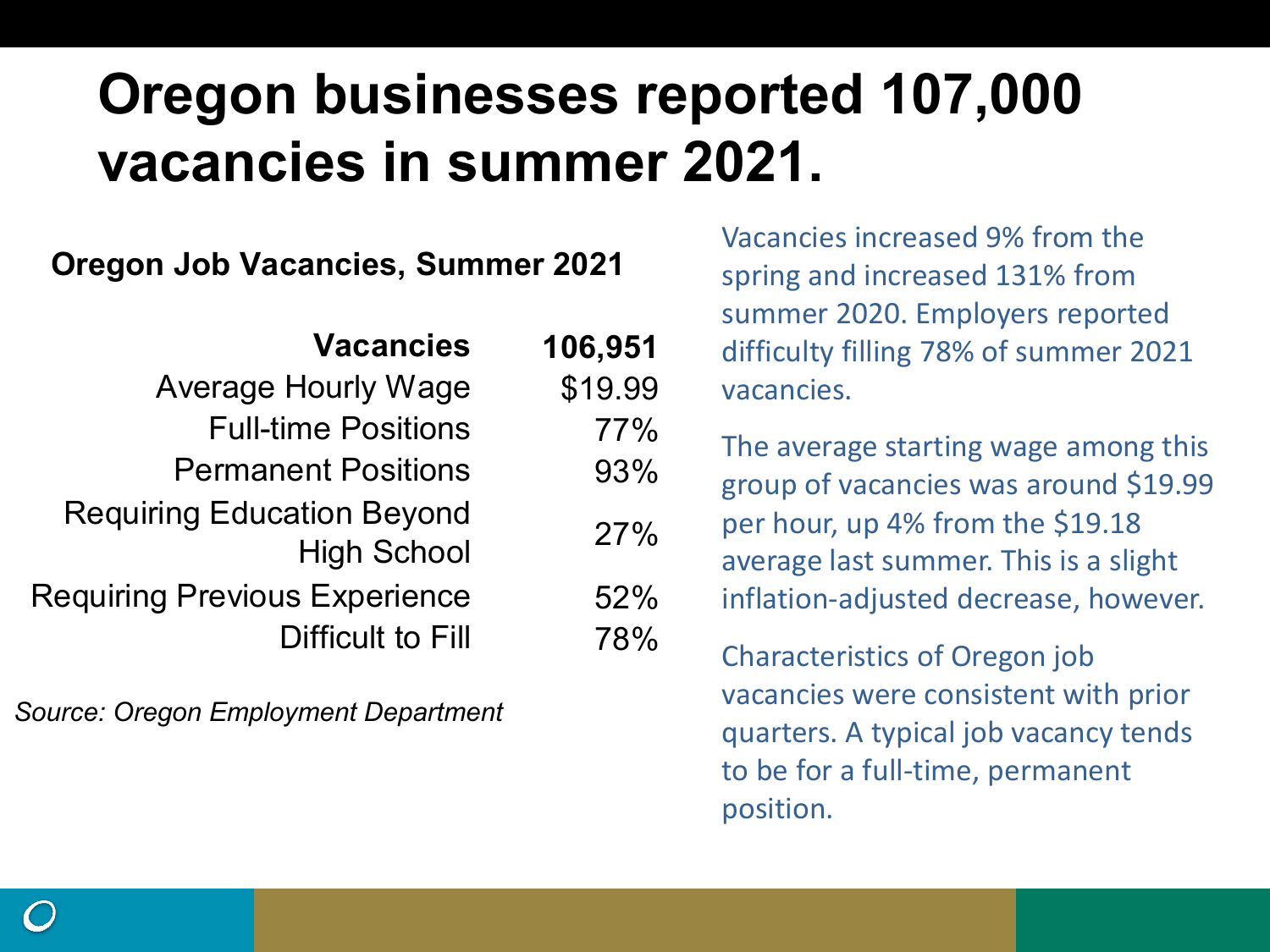### **Businesses reported hiring in various industries.**

#### **Oregon Job Vacancies by Industry, Summer 2021**

| <b>Industry</b>                                  | <b>Vacancies</b> |
|--------------------------------------------------|------------------|
| <b>All Industries</b>                            | 106,951          |
| Health care and social assistance                | 20,916           |
| Leisure and hospitality                          | 16,740           |
| Retail trade                                     | 12,006           |
| Manufacturing                                    | 11,966           |
| Construction                                     | 8,526            |
| Professional, scientific, and technical services | 7,218            |
| Other services                                   | 5,882            |
| Management, administrative, and waste services   | 5,455            |
| <b>Financial activities</b>                      | 5,169            |
| Wholesale trade                                  | 4,784            |
| Transportation, warehousing, and utilities       | 3,194            |
| Natural resources and mining                     | 3,152            |
| Private educational services                     | 1,425            |
| Information                                      | 198              |
|                                                  |                  |

*Source: Oregon Employment Department*

Health care and social assistance continued to be the top hiring industry in the spring, with 20,900 vacancies. This sector had the most vacancies in 21 of the past 23 quarters. Leisure and hospitality, retail trade, and manufacturing also had more than 10,000 vacancies in spring.

*Note: While we've all seen evidence of local school districts hiring as in-person classes resume, those openings and other government hiring aren't captured in this survey of private-sector businesses.*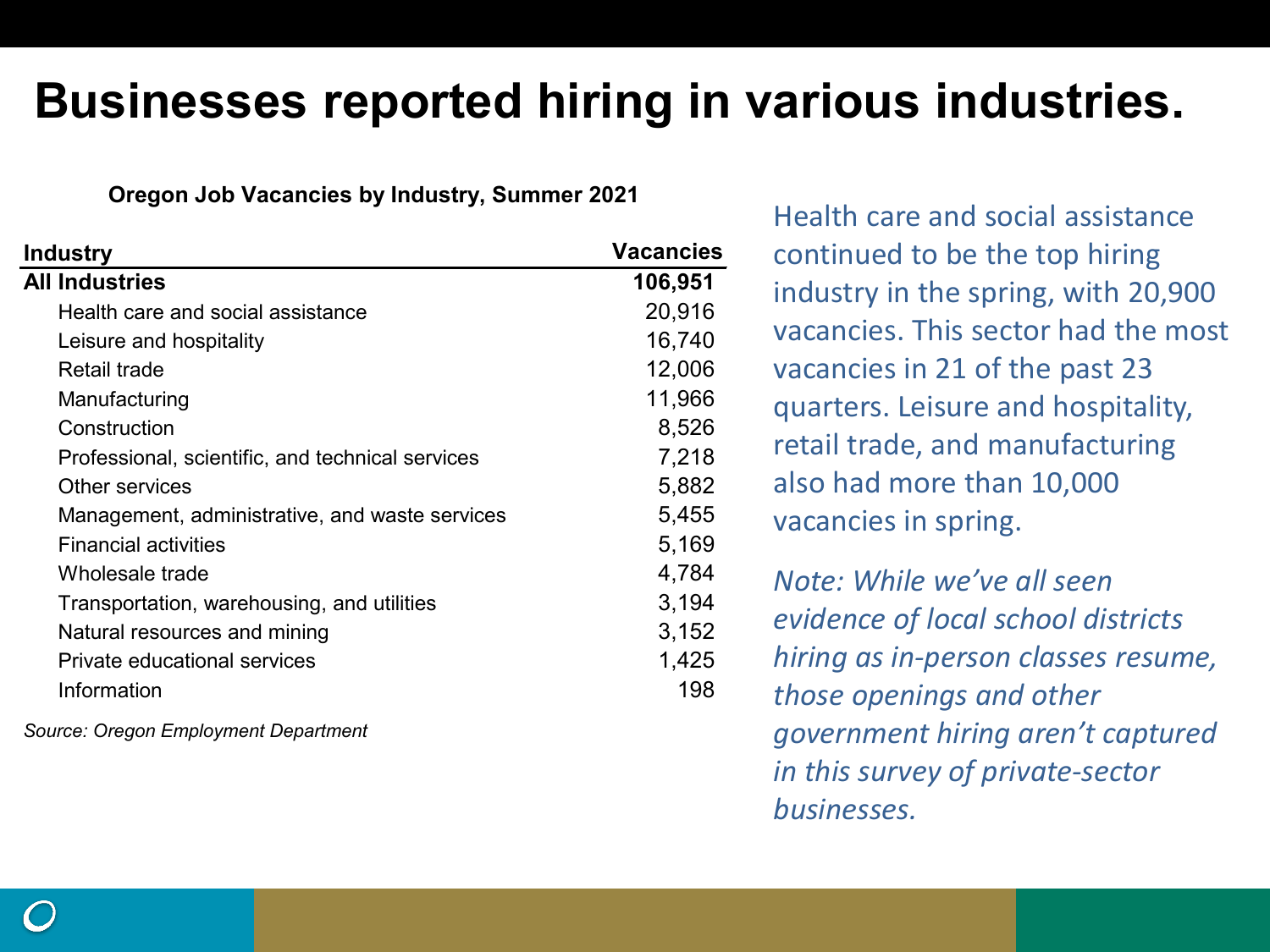## **The starting wage for job vacancies averaged \$19.99 per hour in the summer.**

#### **Oregon Job Vacancies by Hourly Wage Range, Summer 2021**

|                        |                  | <b>Average</b> |
|------------------------|------------------|----------------|
|                        |                  | <b>Hourly</b>  |
| Wage (per hour)        | <b>Vacancies</b> | <b>Wage</b>    |
| <b>All Wage Ranges</b> | 106,951          | \$19.99        |
| Less than \$15         | 25,145           | \$13.33        |
| \$15 through \$19.99   | 35,535           | \$16.61        |
| \$20 through \$24.99   | 15,356           | \$21.57        |
| \$25 through \$29.99   | 6,026            | \$26.15        |
| \$30 and up            | 10,322           | \$41.93        |
| Unknown                | 14,567           |                |

*Source: Oregon Employment Department*

The average starting wage among this group of vacancies was around \$19.99 per hour, a slight inflation-adjusted decrease over the year.

Total vacancies were up 131% from the level last summer during pandemic restrictions. The number of vacancies offering a starting wage below \$15 per hour increased the slowest, at 92%. The number of vacancies offering between \$15 and \$25 per hour more than doubled (+147%), as did vacancies paying above \$25 per hour (+155%).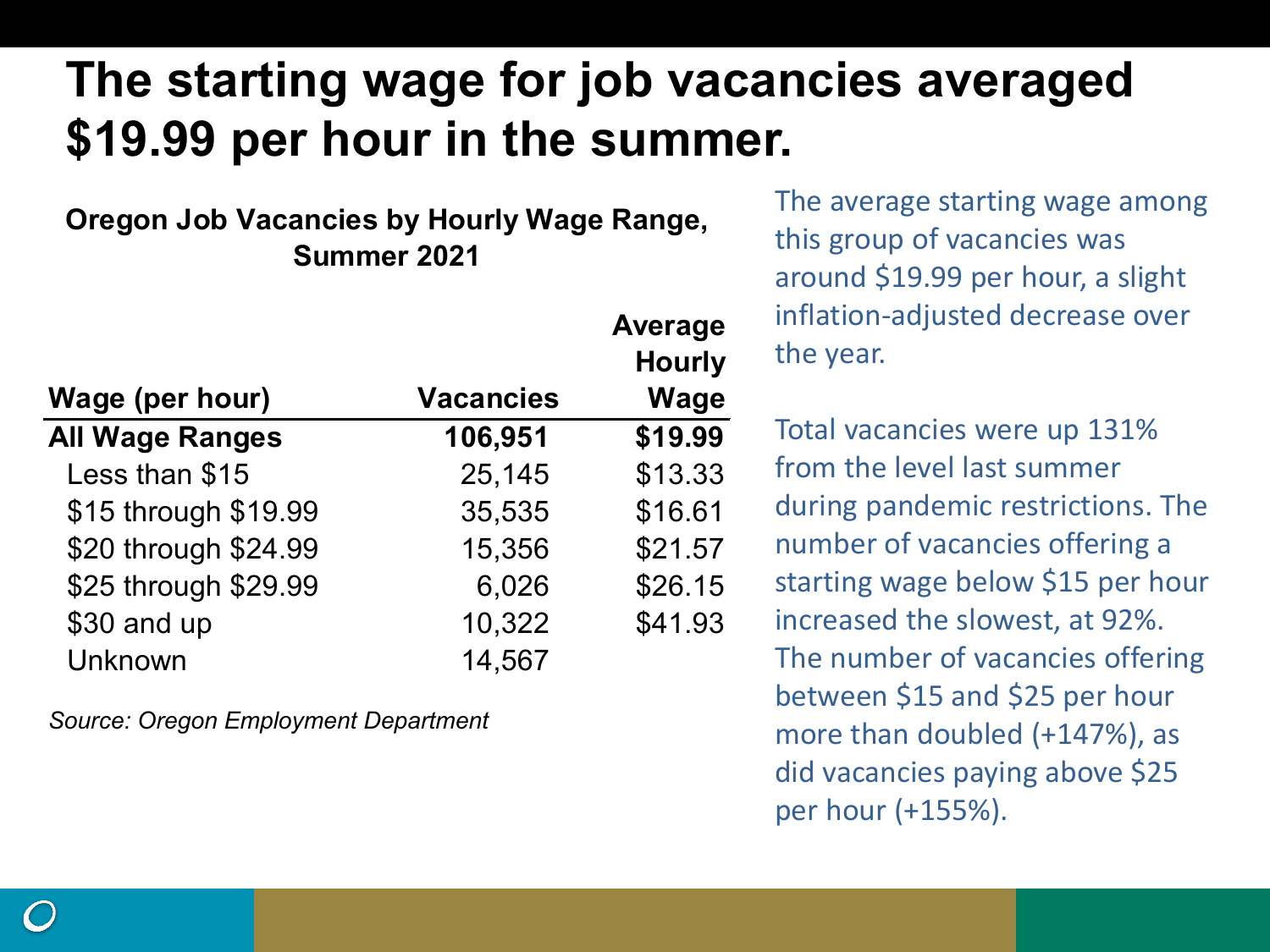#### **Summer vacancies were distributed across the state. Every region has seen record levels of job vacancies in spring or summer 2021.**

#### **Oregon Job Vacancies by Geography, Summer 2021**

| Geography                         | <b>Vacancies</b> |
|-----------------------------------|------------------|
| <b>Oregon Statewide</b>           | 106,951          |
| <b>Portland Metro</b>             | 28,799           |
| Mid-Valley                        | 13,902           |
| <b>East Cascades</b>              | 12,070           |
| Clackamas                         | 11,825           |
| Lane                              | 11,203           |
| Rogue Valley                      | 9,519            |
| <b>Northwest Oregon</b>           | 6,353            |
| Southwestern Oregon               | 5,658            |
| Eastern Oregon                    | 5,361            |
| Unknown/multiple regions excluded |                  |

*Source: Oregon Employment Department*

Vacancies increased 9% from the spring and increased 131% from summer 2020.

The Portland tri-county area represented 38% of summer vacancies. Vacancies increased the most over the year in Southwestern Oregon and Lane County.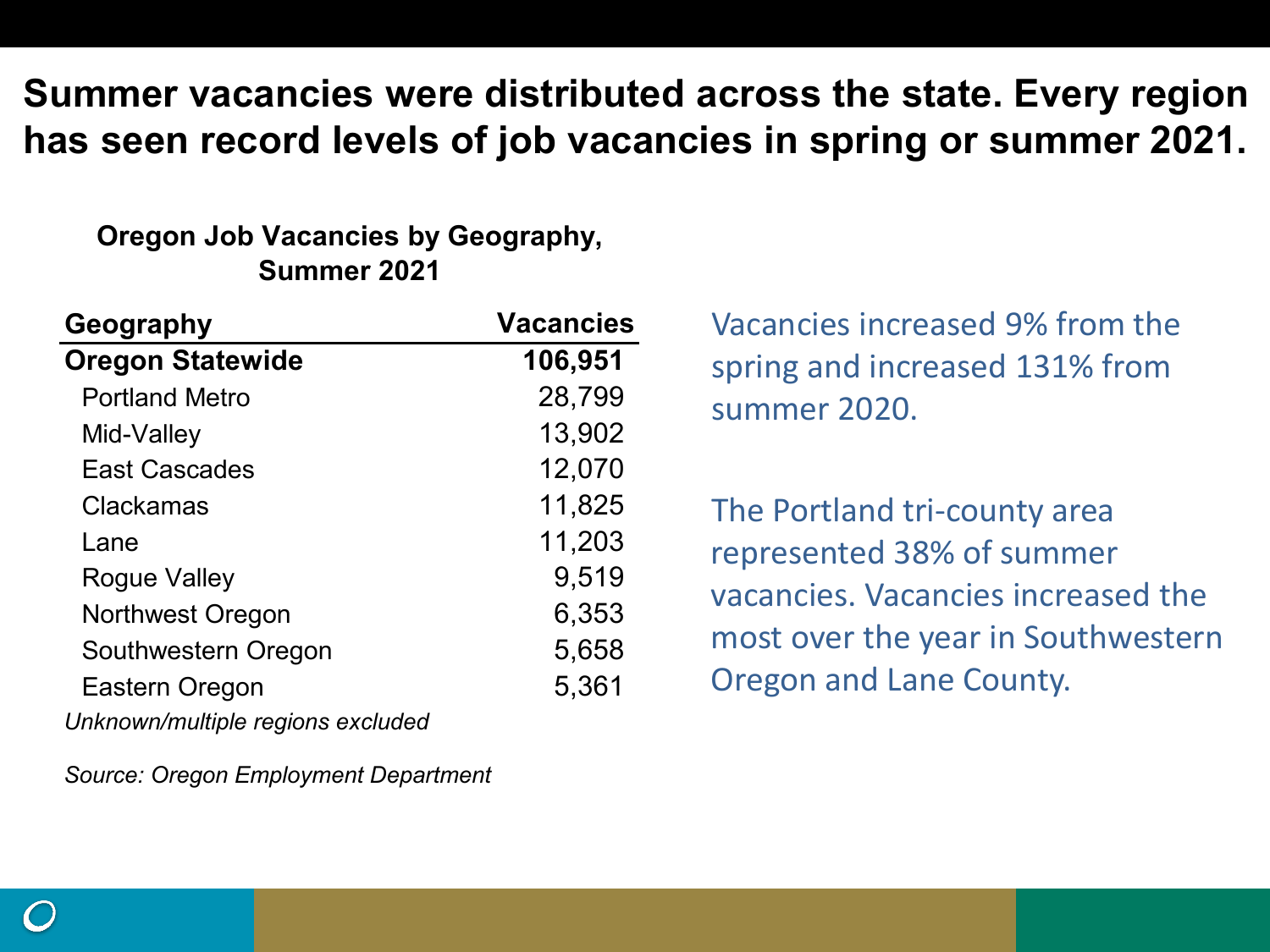## **78% of summer job vacancies were reported as difficult to fill.**

#### **Businesses Report Difficulty Filling 78% of Vacancies in Summer 2021**



Occupations with the highest number of difficult-to-fill vacancies:

- Cooks, restaurant (3,900)
- Personal care aides (3,500)
- Retail salespersons (2,800)
- Truck drivers (2,600)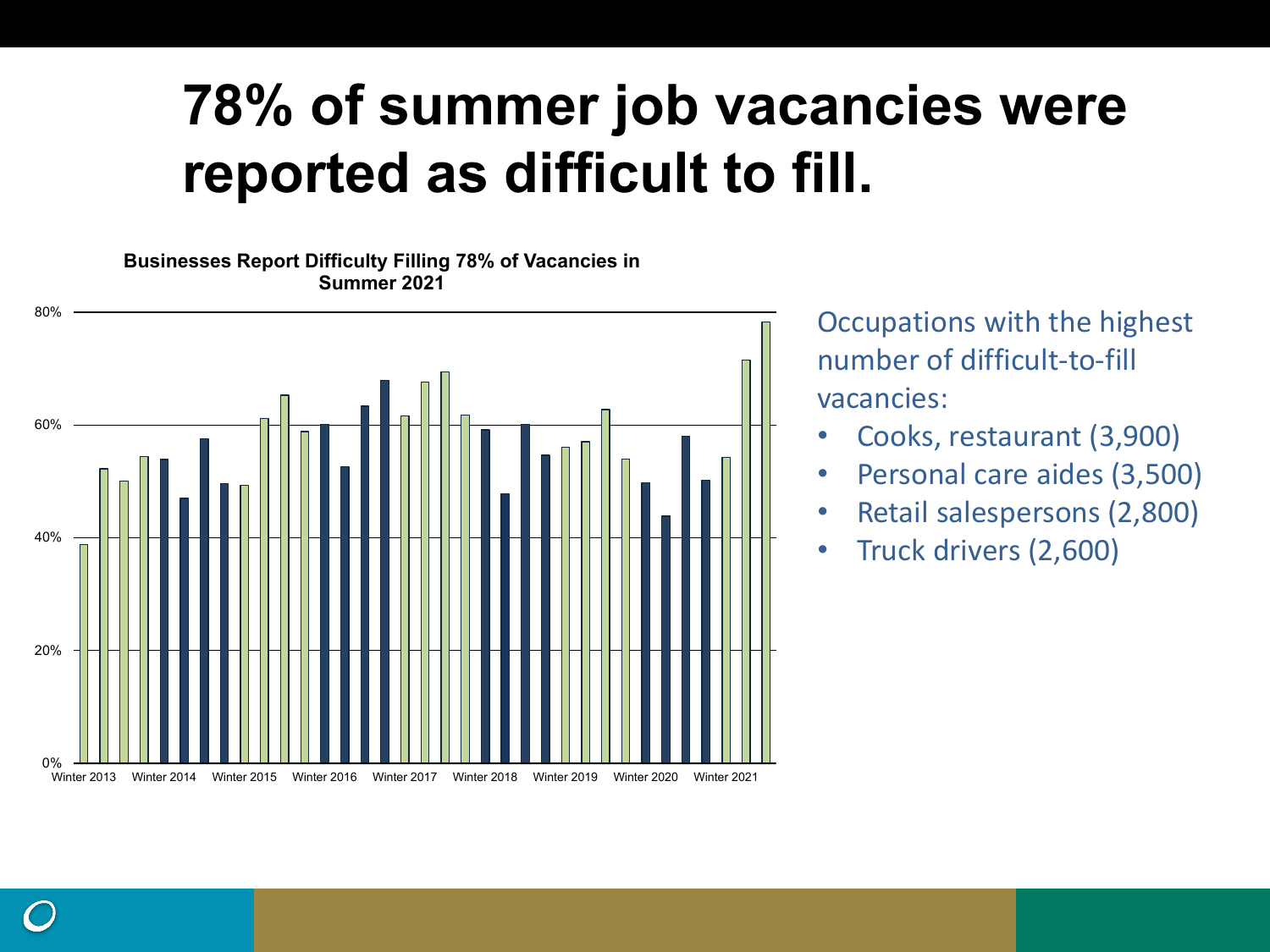## Focus on Benton

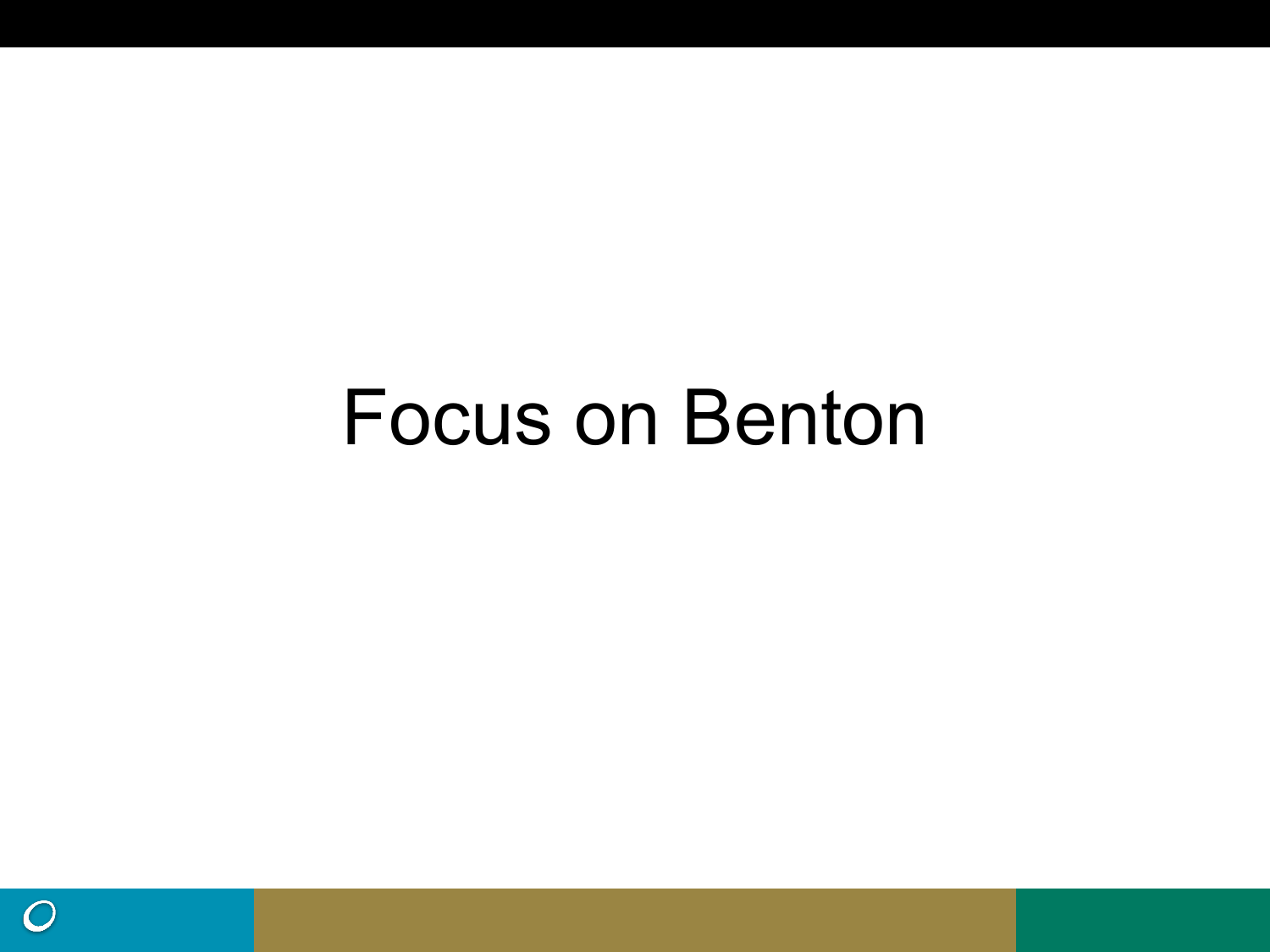## Population has increased by 1.1% per year since 2010; it grew by 824 in 2020.



Source: Portland State University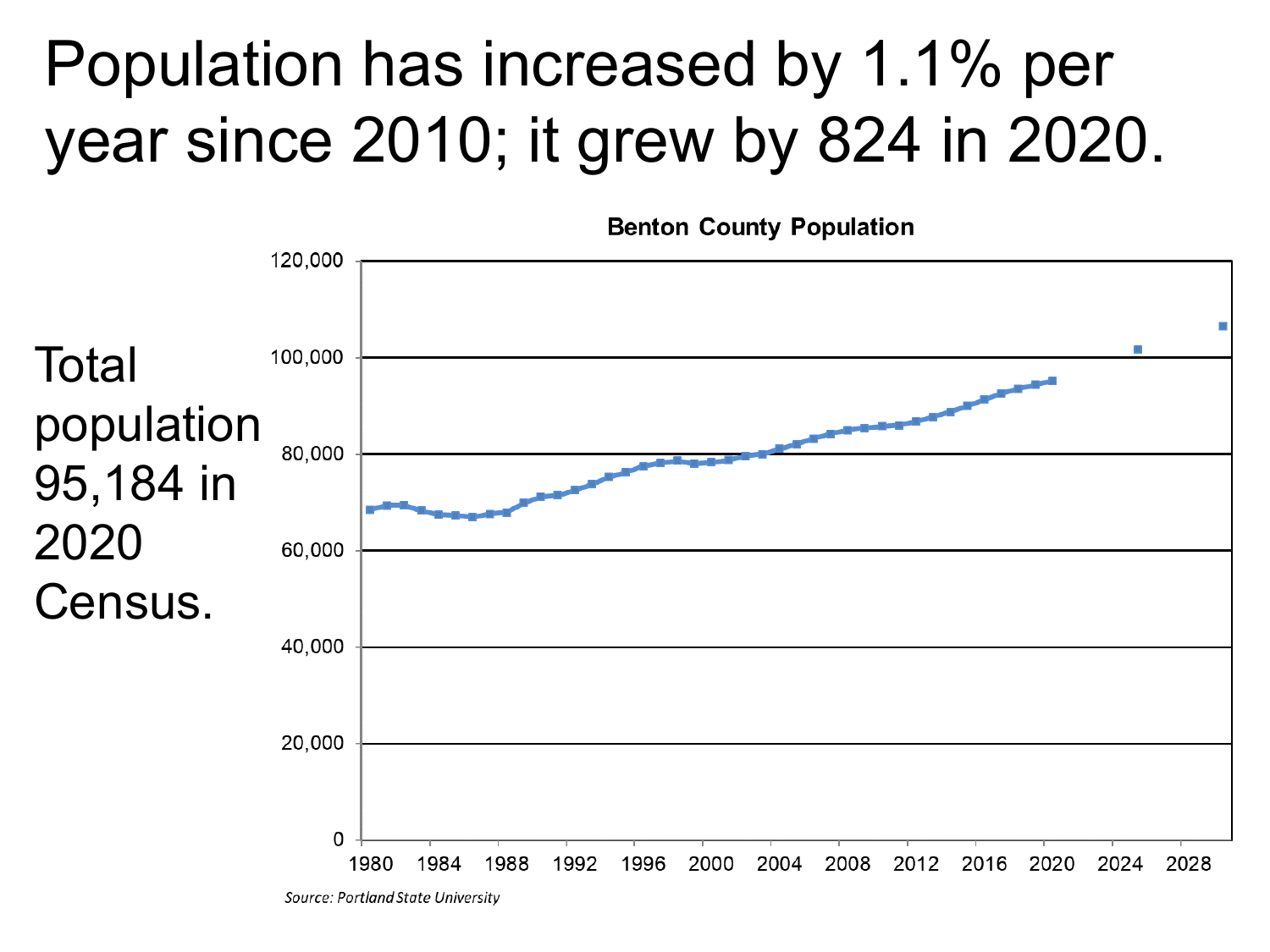### Despite a large young adult population, the age of its workforce is quite similar to the statewide workforce.

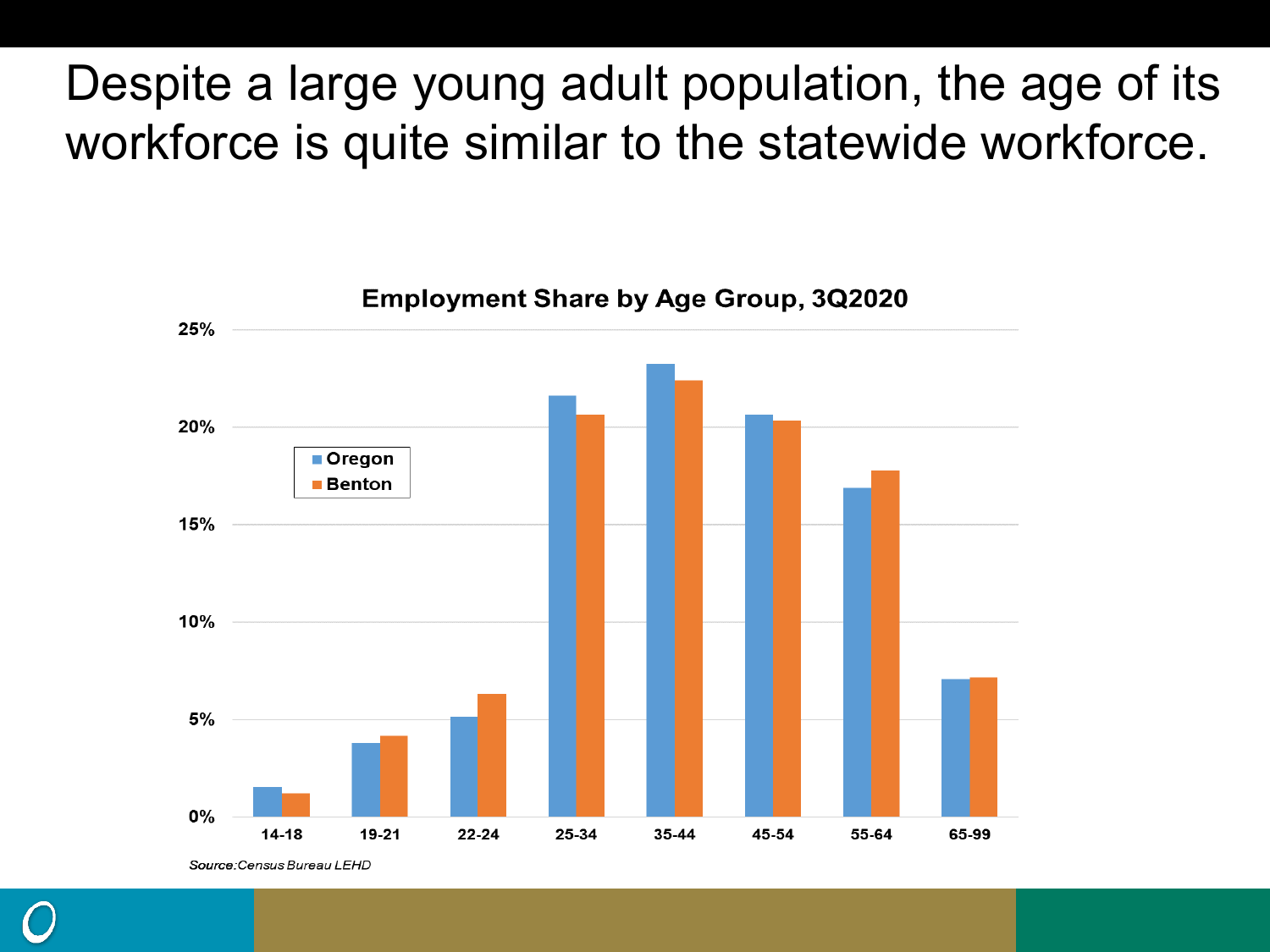## County's net inflow of commuters was about 1,447 in 2018.

49.5% of jobs in Benton held by in-commuters.

50.5% of jobs held by residents.

47% of residents commute out to jobs.



*Source: U.S Census Bureau, Local Employment Dynamics program, 2018.*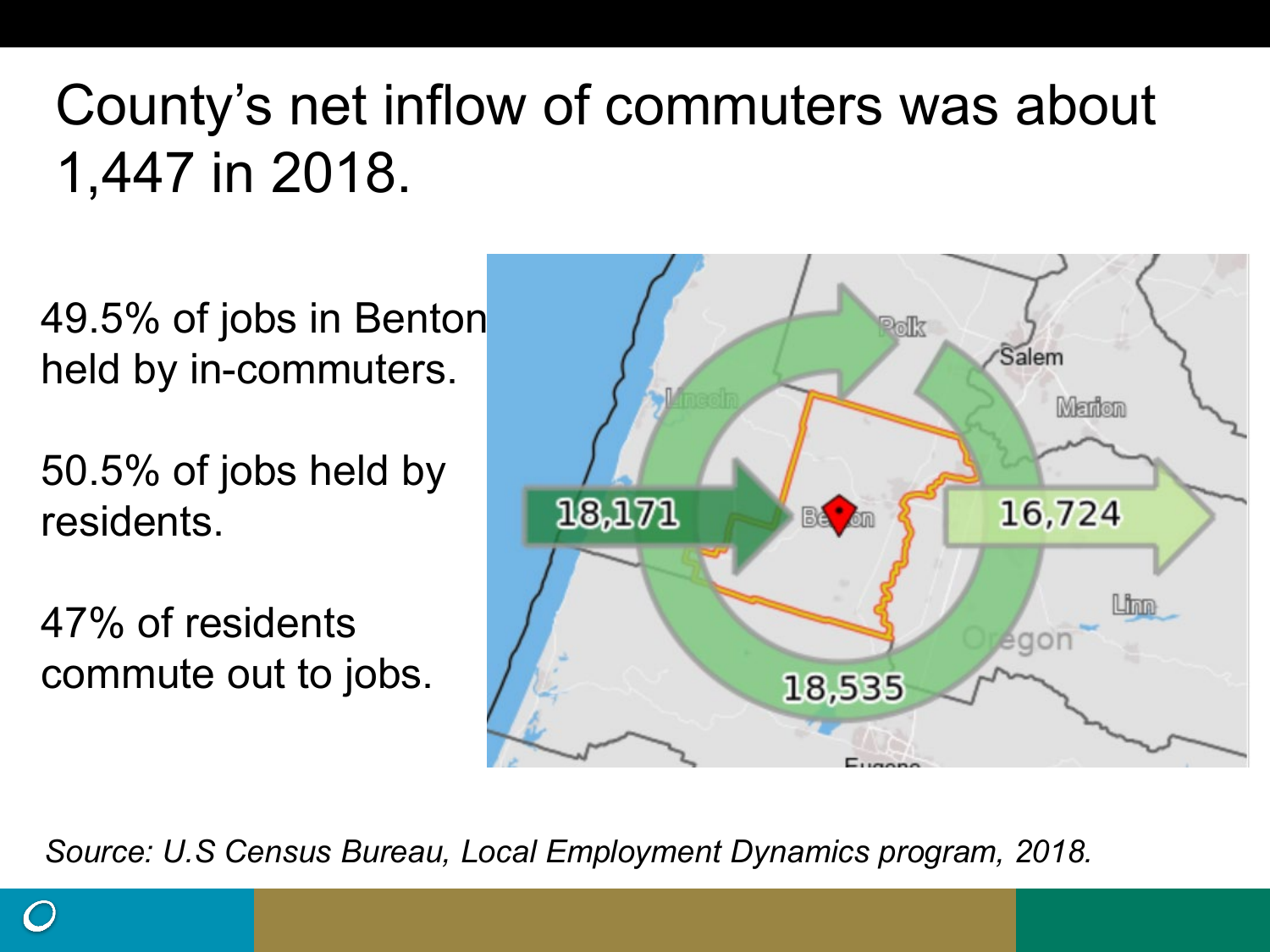### In **2004** 61% of working residents held primary jobs in Benton.

| <b>Jobs Counts by Counties Where</b>       |                    |       |  |  |
|--------------------------------------------|--------------------|-------|--|--|
| <b>Workers are Employed - Primary Jobs</b> |                    |       |  |  |
|                                            | 2018               |       |  |  |
|                                            | <b>Count Share</b> |       |  |  |
| <b>Benton County</b>                       | 18,535             | 52.6% |  |  |
| <b>Linn County</b>                         | 4,875              | 13.8% |  |  |
| <b>Marion County</b>                       | 2,414              | 6.8%  |  |  |
| <b>Lane County</b>                         | 2,411              | 6.8%  |  |  |
| <b>Multnomah County</b>                    | 1,589              | 4.5%  |  |  |
| <b>Washington County</b>                   | 1,230              | 3.5%  |  |  |
| <b>Clackamas County</b>                    | 823                | 2.3%  |  |  |
| <b>Polk County</b>                         | 559                | 1.6%  |  |  |
| <b>Lincoln County</b>                      | 468                | 1.3%  |  |  |
| <b>Deschutes County</b>                    | 332                | 0.9%  |  |  |
| <b>All Other Locations</b>                 | 2.023              | 5.7%  |  |  |

*Source: Census Bureau LEHD*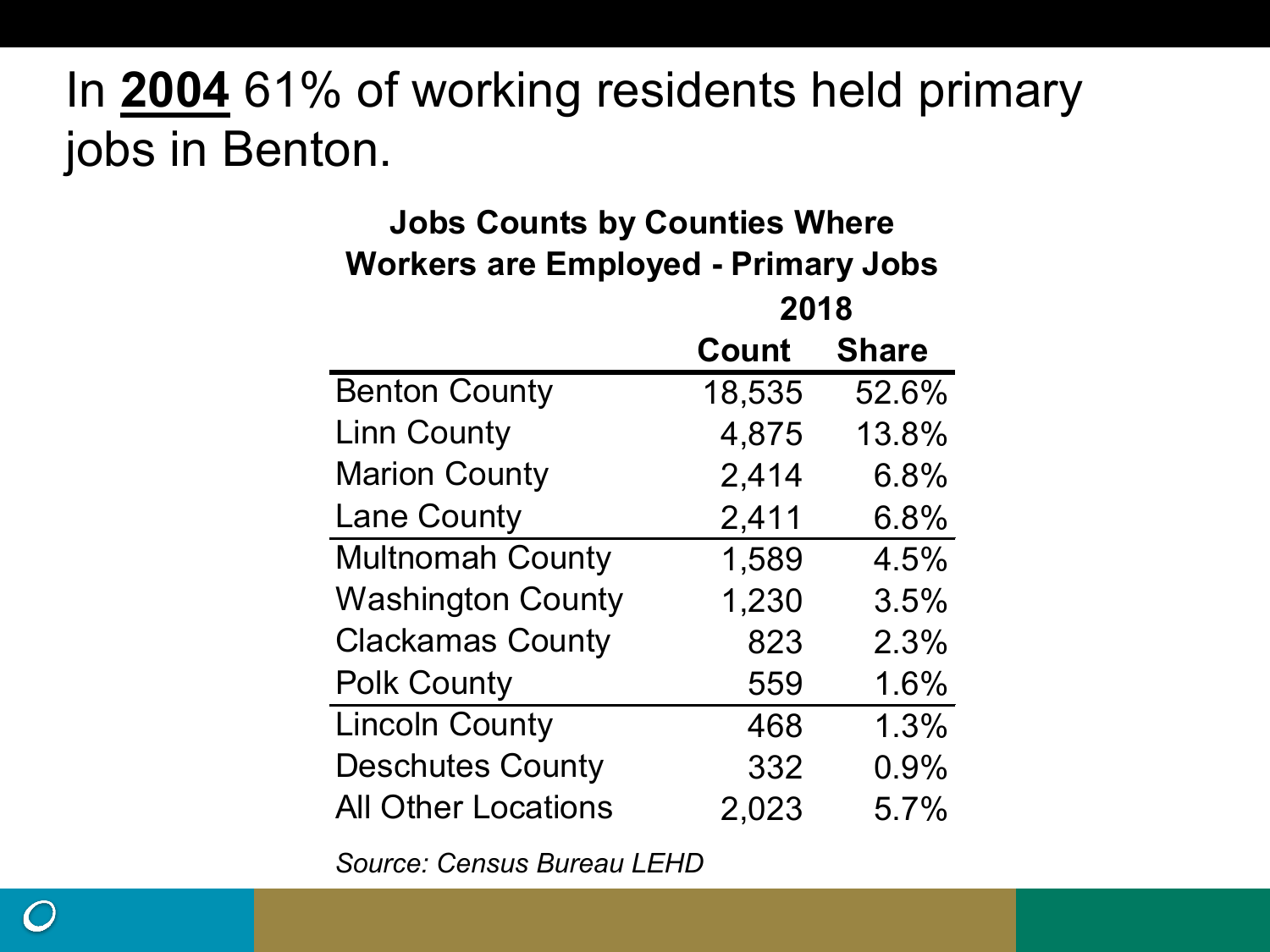Benton County lost 5,940 jobs from February to April 2020 and has gained back 3,410 (57%) of them-seasonally adjusted.



Source: Oregon Employment Department QualityInfo.org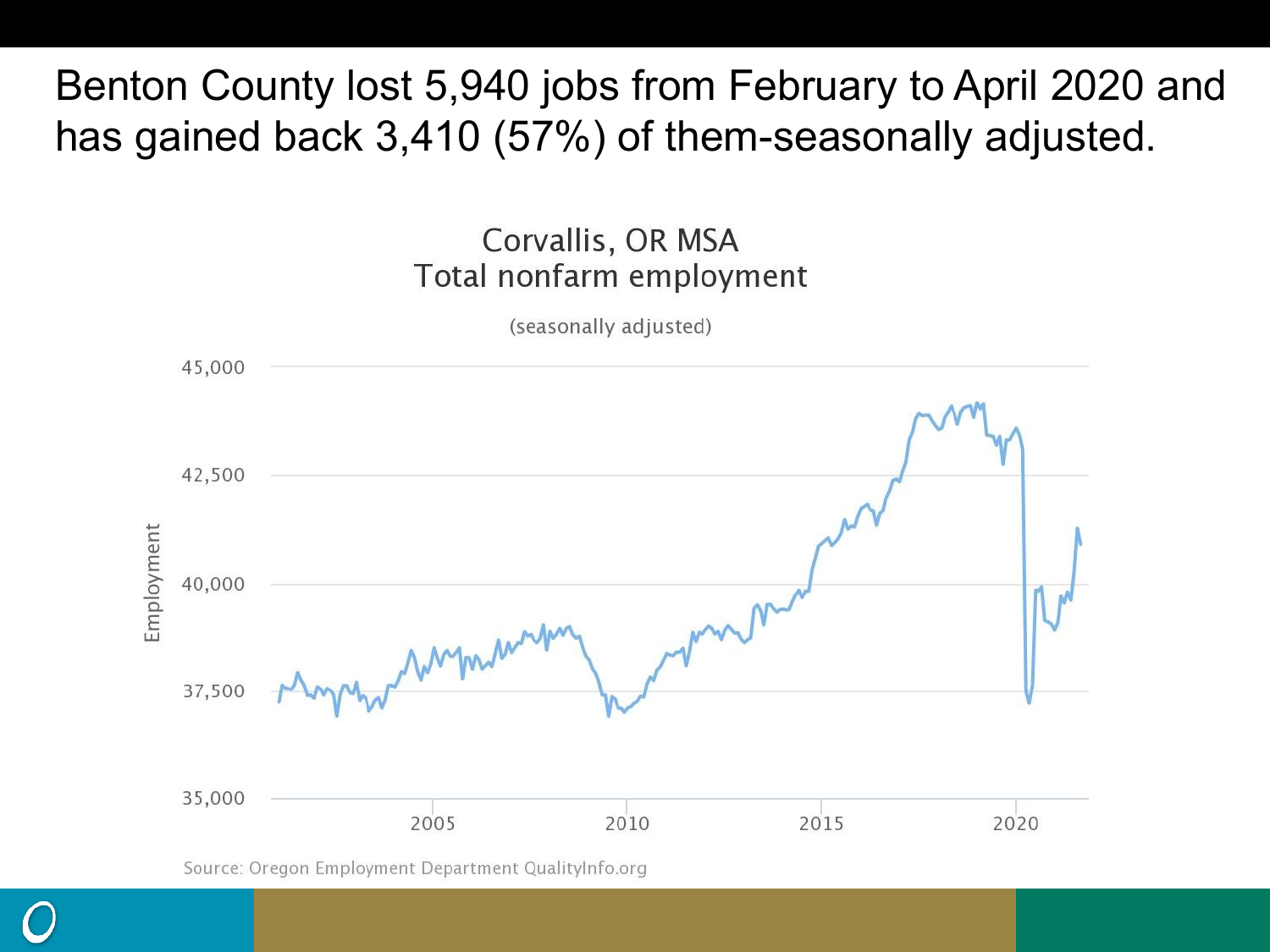Benton County lost 5,810 jobs from February to April 2020 and gained back 2,000 (34%) of them-not seasonally adjusted.



Source: Oregon Employment Department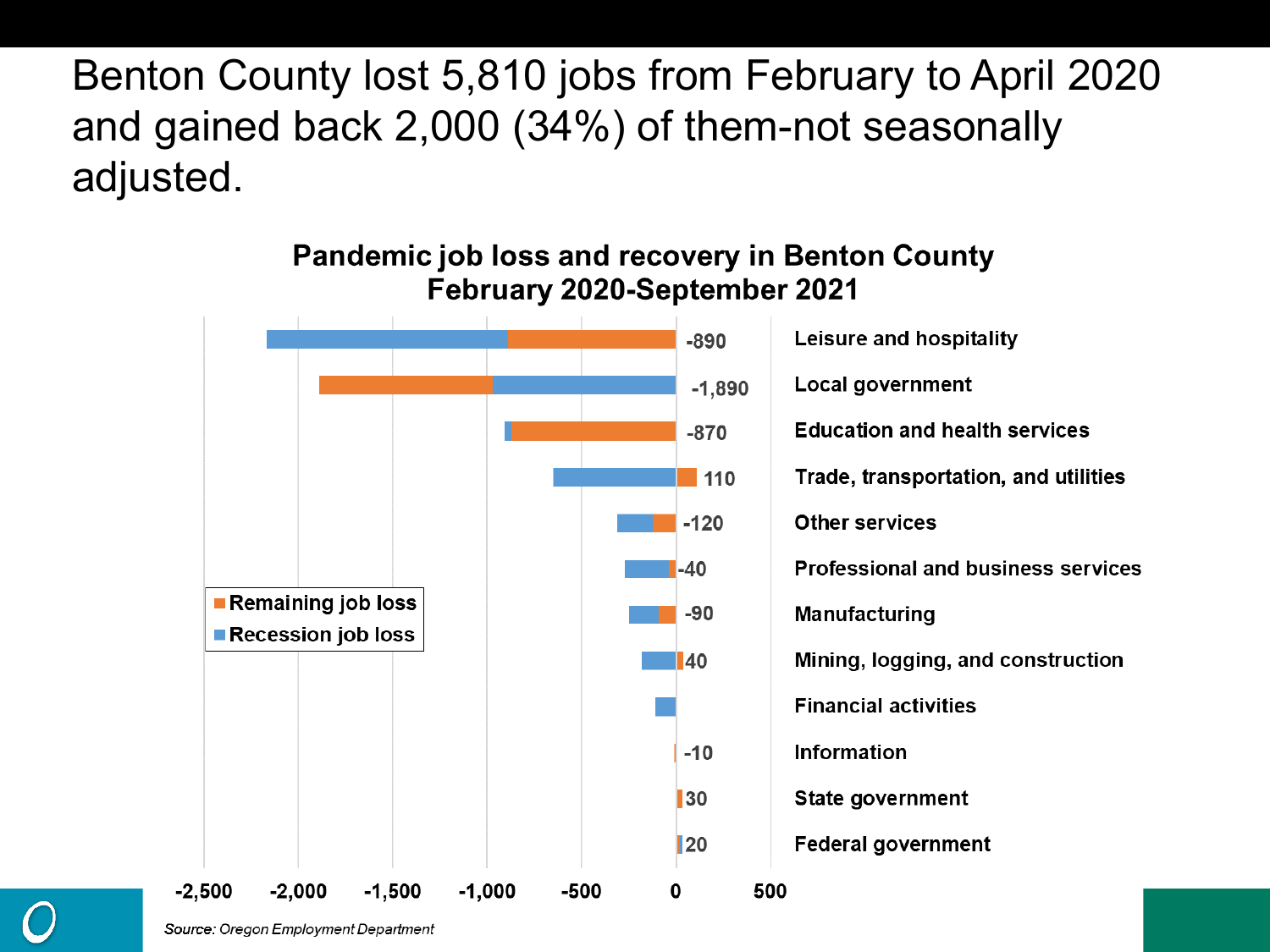There were 3,015 employers providing 36,555 jobs in county in 2Q2021.Total payroll was over \$2 billion in 2020.

Covered employment was down 2,573 in 2020, but total payroll was up \$30 million.

Benton County's average wage was \$58,050 in 2020, fifth-highest in the state.

### Local government, education and health services are still the dominant industries.

#### **Benton County Nonfarm Employment, September 2021**



Source: Oregon Employment Department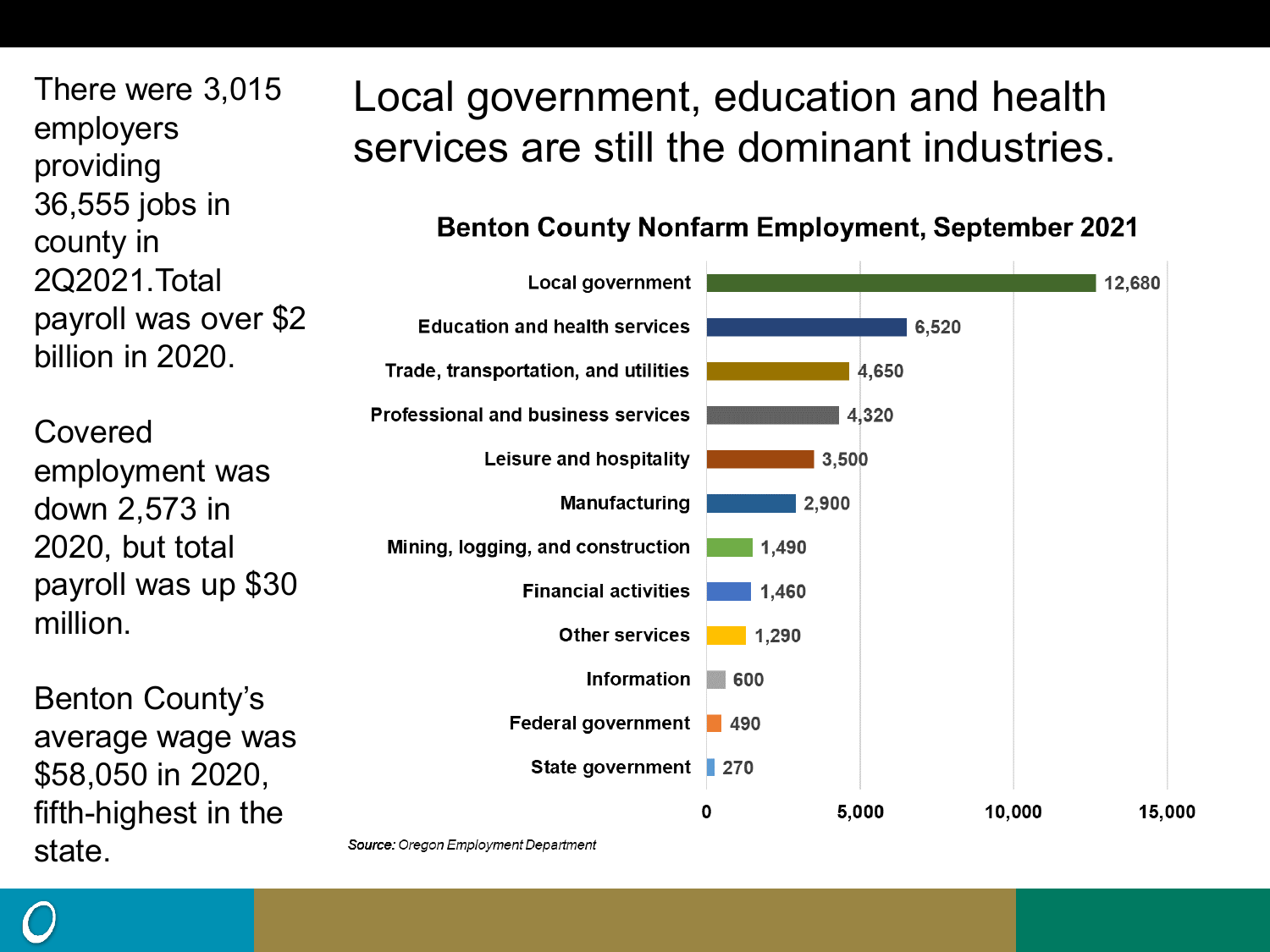# Focus on Columbia

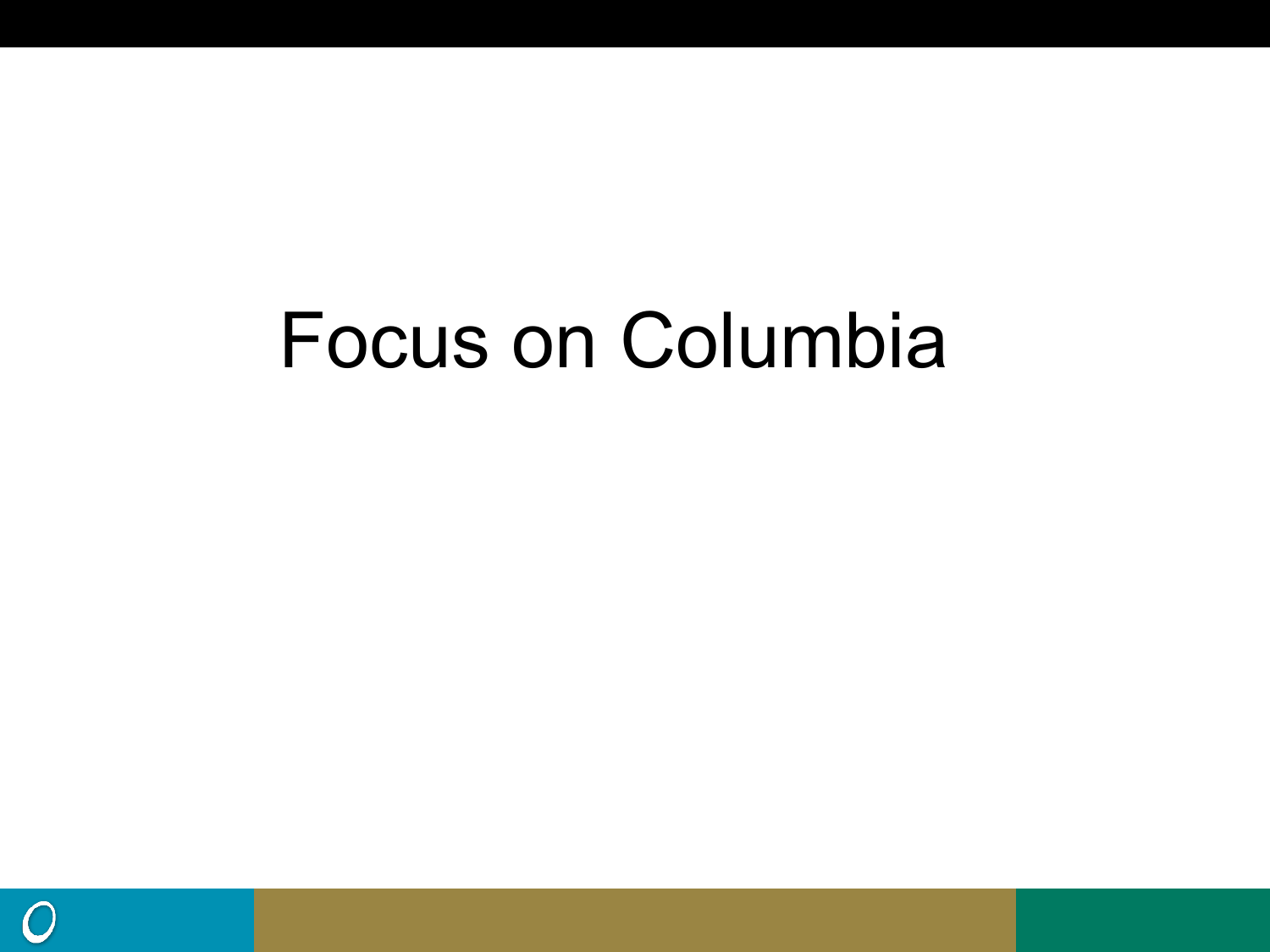# 2020 Census put Columbia's population 691 below estimate.

Columbia is the least racially diverse county in Northwest Oregon (86% white). Benton is the most diverse (78% white).

U.S. is 62% white alone.

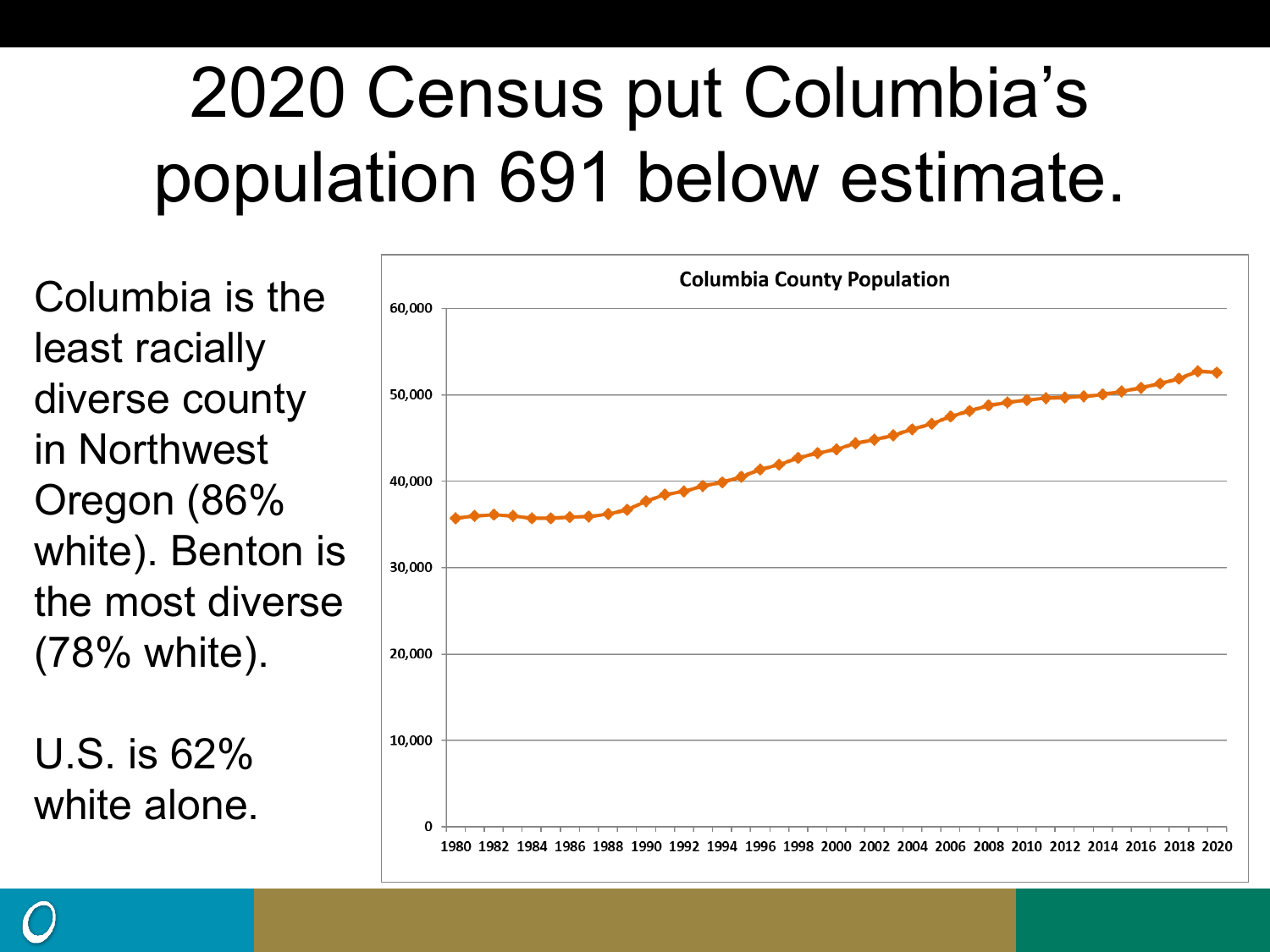# Columbia had a net outflow of about 16,926 workers in 2018.

74% of working residents commute out of the county.

29% of total to Multnomah, 26% stay in Columbia, 18% to Washington

41% of the workforce commutes into the county.



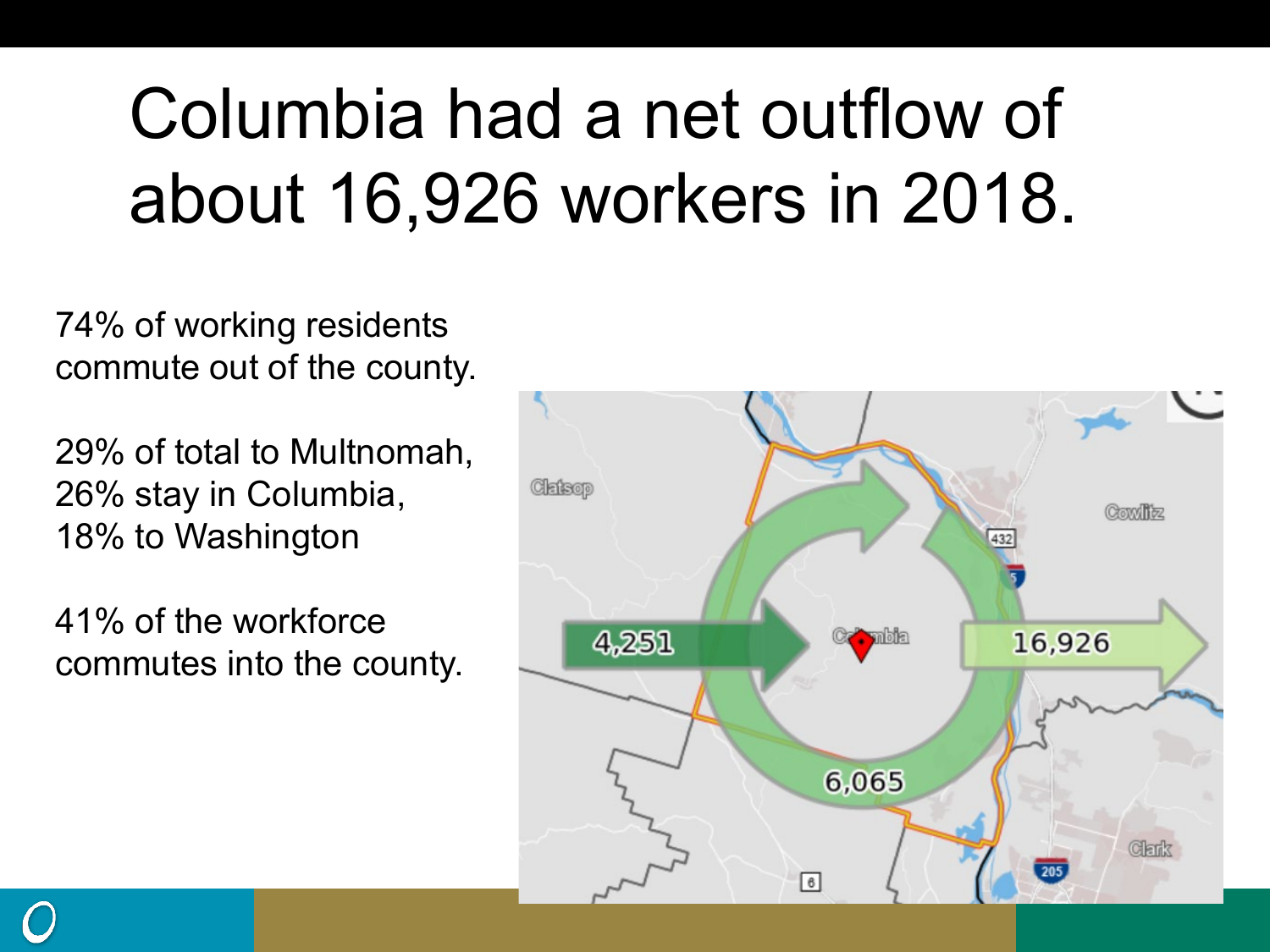## The county shed 1,540 payroll jobs in the recession and regained 1,100 (71%)-seasonally adjusted.



Source: Oregon Employment Department QualityInfo.org

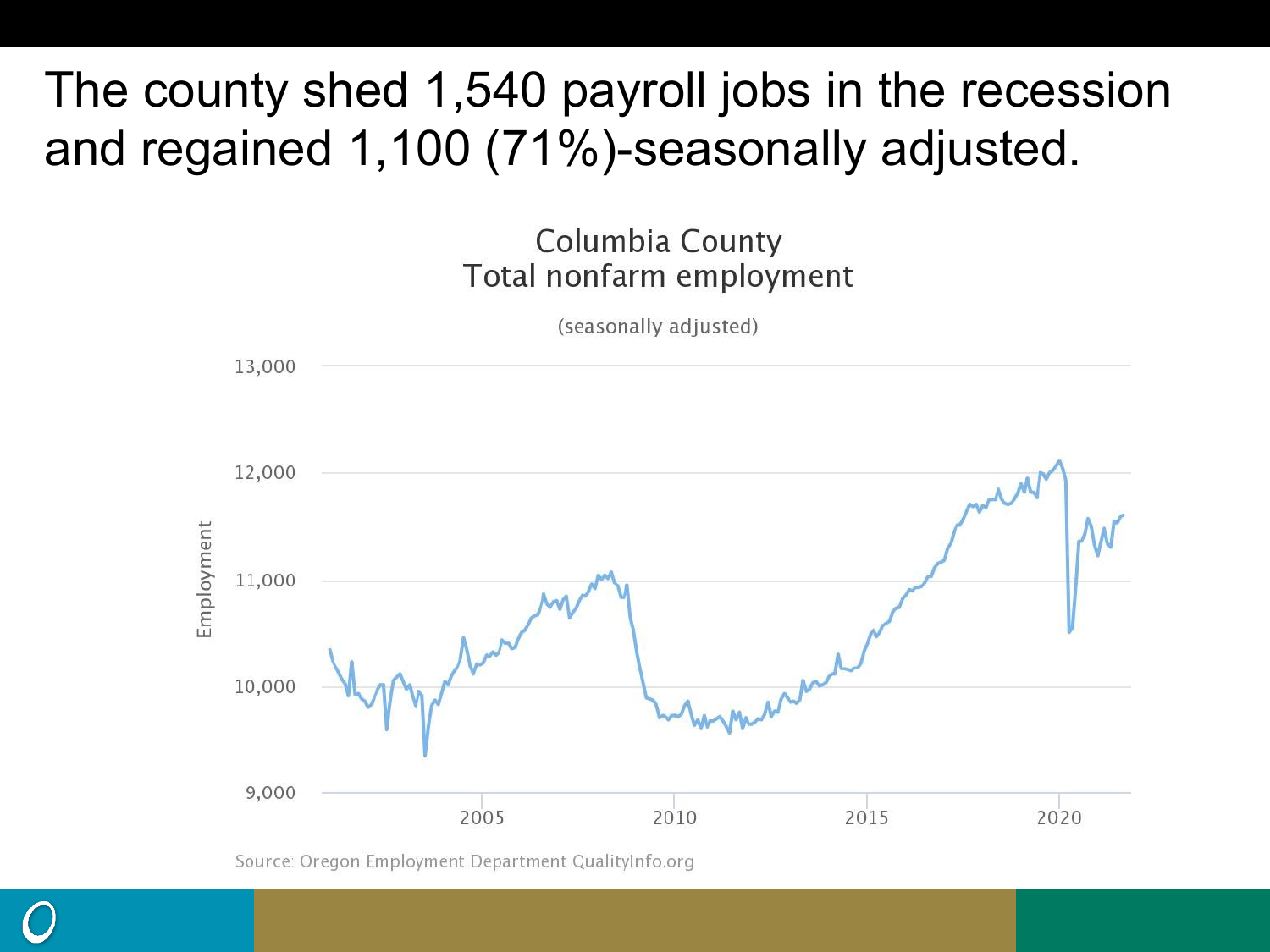## The county shed 1,290 jobs in the recession and gained back 960 (74%)-not seasonally adjusted.

**Pandemic job loss and recovery in Columbia County** February 2020-September 2021



Source: Oregon Employment Department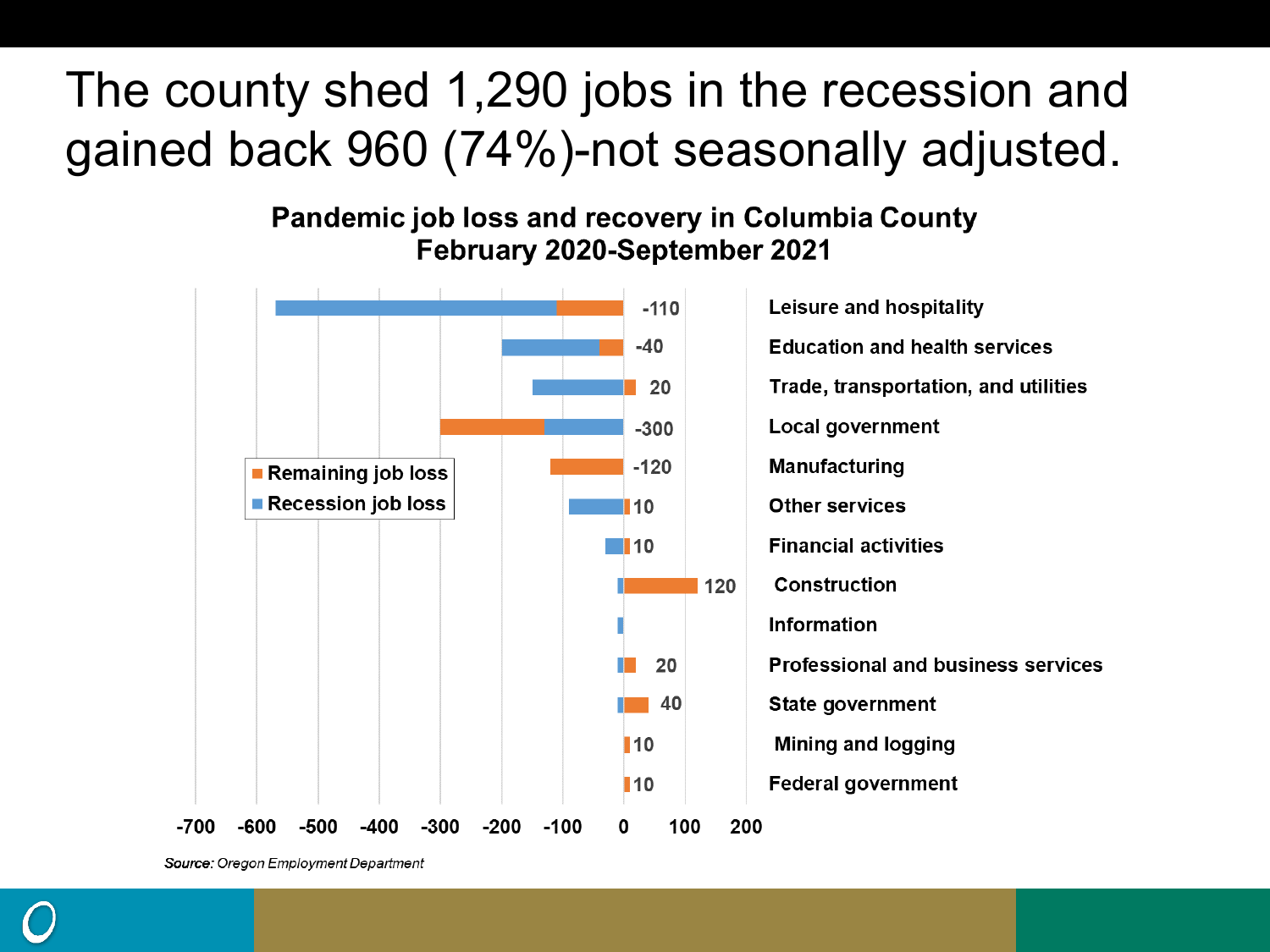Columbia had 1,424 employers providing 11,595 jobs in 2Q2021. Total payroll was \$504 million in 2020.

Employment fell in 2020 but payroll was up \$24 million.

Average wage was \$44,937 in 2020.

# Retail trade was up 90 jobs over two years ago.

**Columbia County Nonfarm Payroll Employment,** September 2021



Source: Oregon Employment Department